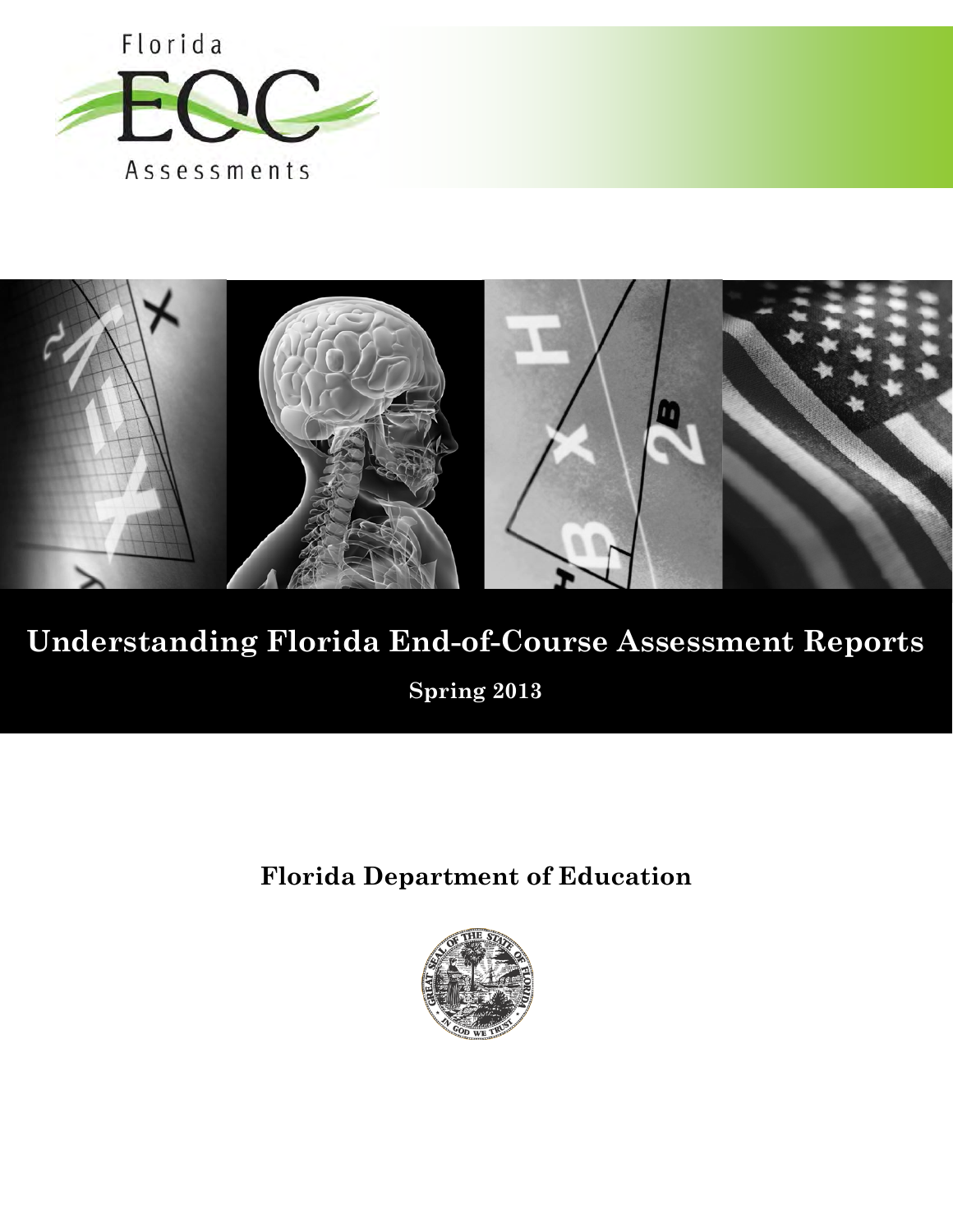## **Copyright Statement for this Office of Assessment Publication**

Authorization for reproduction of this document is hereby granted to persons acting in an official capacity within the Uniform System of Public K–12 Schools as defined in Section 1000.01(4), Florida Statutes. This copyright notice must be included in all copies.

All trademarks and trade names found in this publication are the property of their respective owners and are not associated with the publisher of this publication.

This publication is provided by the Florida Department of Education to Florida public schools free of charge and is not intended for resale.

Permission is NOT granted for distribution or reproduction outside the Uniform System of Public K–12 Schools or for commercial distribution of the copyrighted materials without written authorization from the Florida Department of Education. Questions regarding use of these copyrighted materials should be sent to the following:

> Office of Assessment Florida Department of Education 325 West Gaines Street, Suite 414 Tallahassee, Florida 32399-0400

> > Copyright © 2013 State of Florida Department of State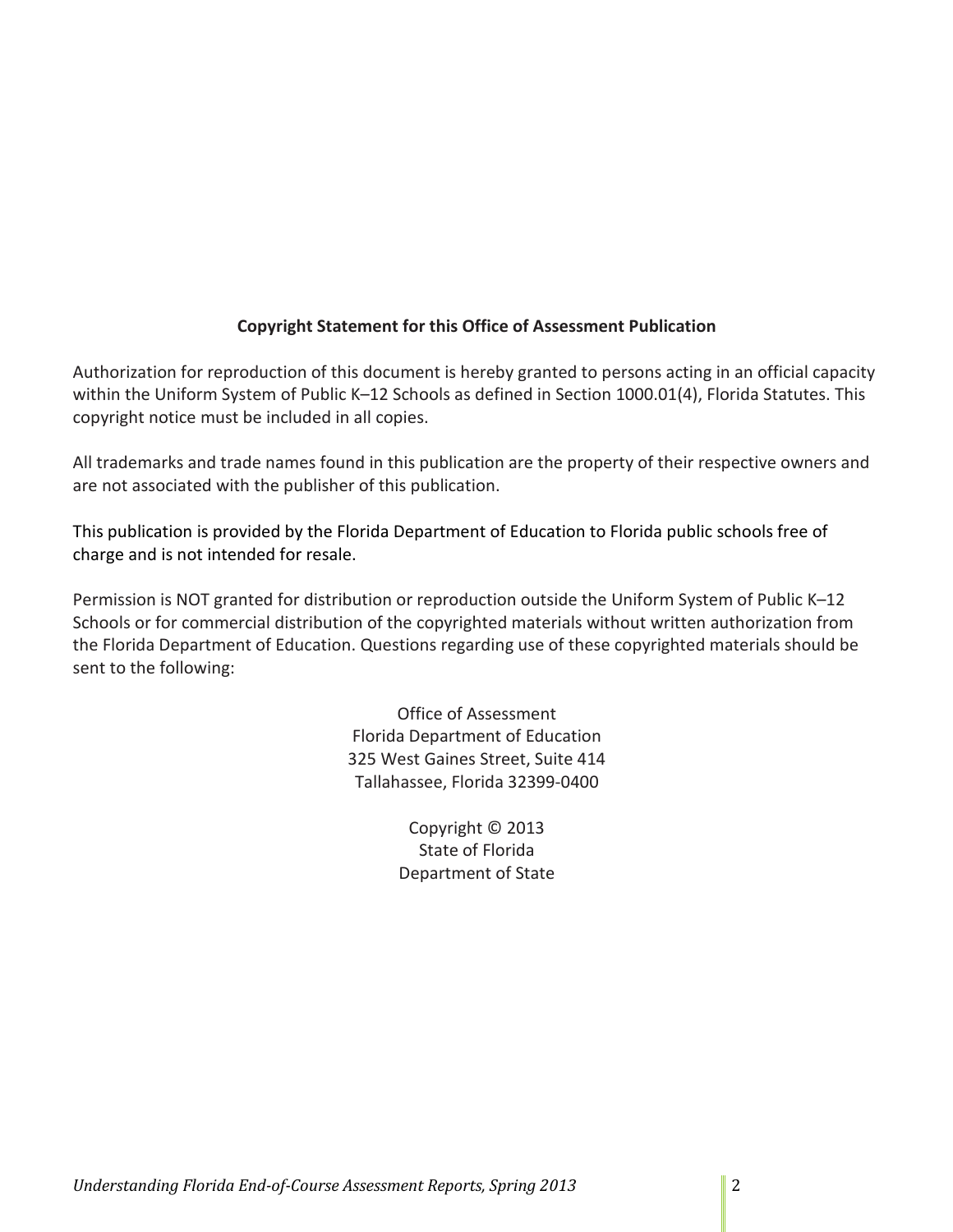## **Table of Contents**

| Algebra 1, Biology 1, and Geometry EOC Assessments State and District Reports of Results  18 |  |
|----------------------------------------------------------------------------------------------|--|
|                                                                                              |  |
|                                                                                              |  |
|                                                                                              |  |
|                                                                                              |  |
|                                                                                              |  |
|                                                                                              |  |
|                                                                                              |  |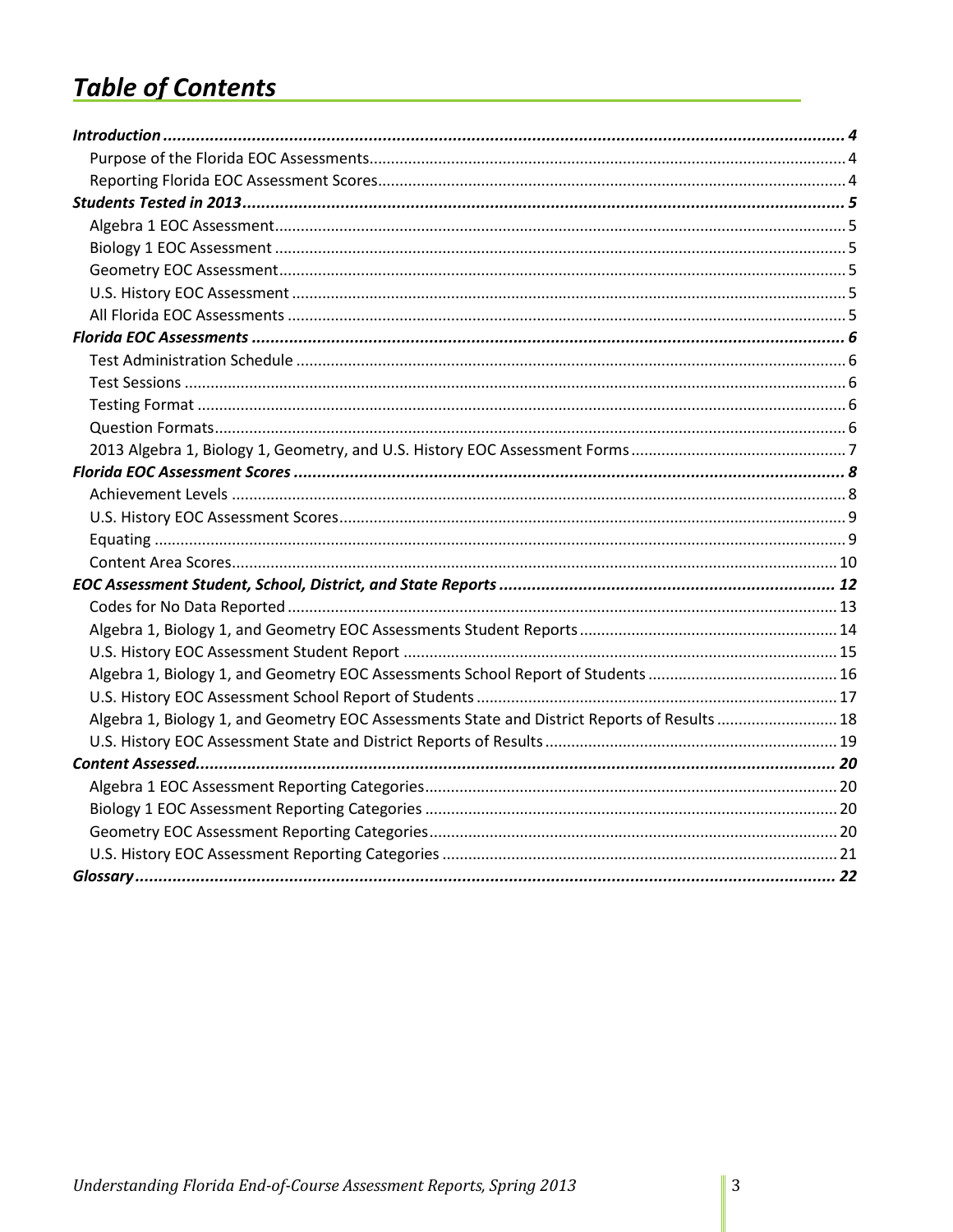## <span id="page-3-0"></span>*Introduction*

This booklet has been prepared to help you understand the reports for the Spring 2013 **Florida End-of-Course (EOC) Assessments**. It includes explanations of the Florida EOC Assessments, EOC assessment scores and reports, a glossary of the terms used in these reports, and information about the *Next Generation Sunshine State Standards* **(NGSSS)** content assessed on the Algebra 1, Biology 1, Geometry, and U.S. History EOC Assessments.

Note: Terms defined in the glossary are cross-referenced and appear in **bold text** the first time they are referenced in a paragraph.

### <span id="page-3-1"></span>**Purpose of the Florida EOC Assessments**

In accordance with Section 1008.22, Florida Statutes, the Florida Department of Education (FDOE) has implemented **EOC assessments** for certain courses administered at the middle and high school levels. The **Florida EOC Assessments** are designed to measure student achievement of the **NGSSS** for specific courses, as outlined in their **course descriptions** (content knowledge and skills, as specified in the NGSSS **benchmarks**, taught in a course). These assessments are part of Florida's Next Generation Strategic Plan for increasing student achievement and improving college and career readiness. The first assessment to begin the transition to EOC testing in Florida was the 2011 Algebra 1 EOC Assessment. Geometry and Biology 1 EOC Assessments were administered for the first time in spring 2012, and the U.S. History EOC assessment was administered for the first time in spring 2013. The schedule for implementing Florida EOC Assessments is posted at

[http://www.fldoe.org/asp/k12memo/pdf/tngcbtf.pdf.](http://www.fldoe.org/asp/k12memo/pdf/tngcbtf.pdf) Course descriptions are posted at [http://www.floridastandards.org/Courses/CourseDescriptionSearch.aspx.](http://www.floridastandards.org/Courses/CourseDescriptionSearch.aspx)

Students will take the **EOC assessments** toward the completion of relevant courses. During the first year of implementation, each EOC assessment will only be administered during the spring semester. After the first school year of implementation, each EOC assessment will be administered in the winter and spring at the conclusion of both the fall and spring semesters to accommodate courses that conclude at the end of each semester. In addition, the current schedule includes administrations of Algebra 1, Biology 1, Geometry and U.S. History in summer 2013 and fall 2013.

## <span id="page-3-2"></span>**Reporting Florida EOC Assessment Scores**

Florida EOC Assessments will be reported using **scale scores** and **Achievement Levels**. However, the FDOE cannot establish the Achievement Levels until a baseline test administration has occurred. This means that when a new **EOC assessment** is administered for the first time, the reporting of student assessment results will be limited to scale scores, statewide **means**, and other **normative data**. Students will receive a score on a scale of 20-80, known as a **T-score scale**. On this scale, a score of approximately 50 is the statewide average and the **standard deviation** is 10. Individual Student Reports (ISRs) will indicate whether the student's score falls within the highest, middle, or lowest level compared to other students in Florida.

Once **Achievement Levels** are established for an **EOC assessment**, the passing score is the minimum **scale score** in Achievement Level 3. Level 4 or higher indicates that a student is high achieving and has the potential to meet college-readiness standards by the time he or she graduates from high school.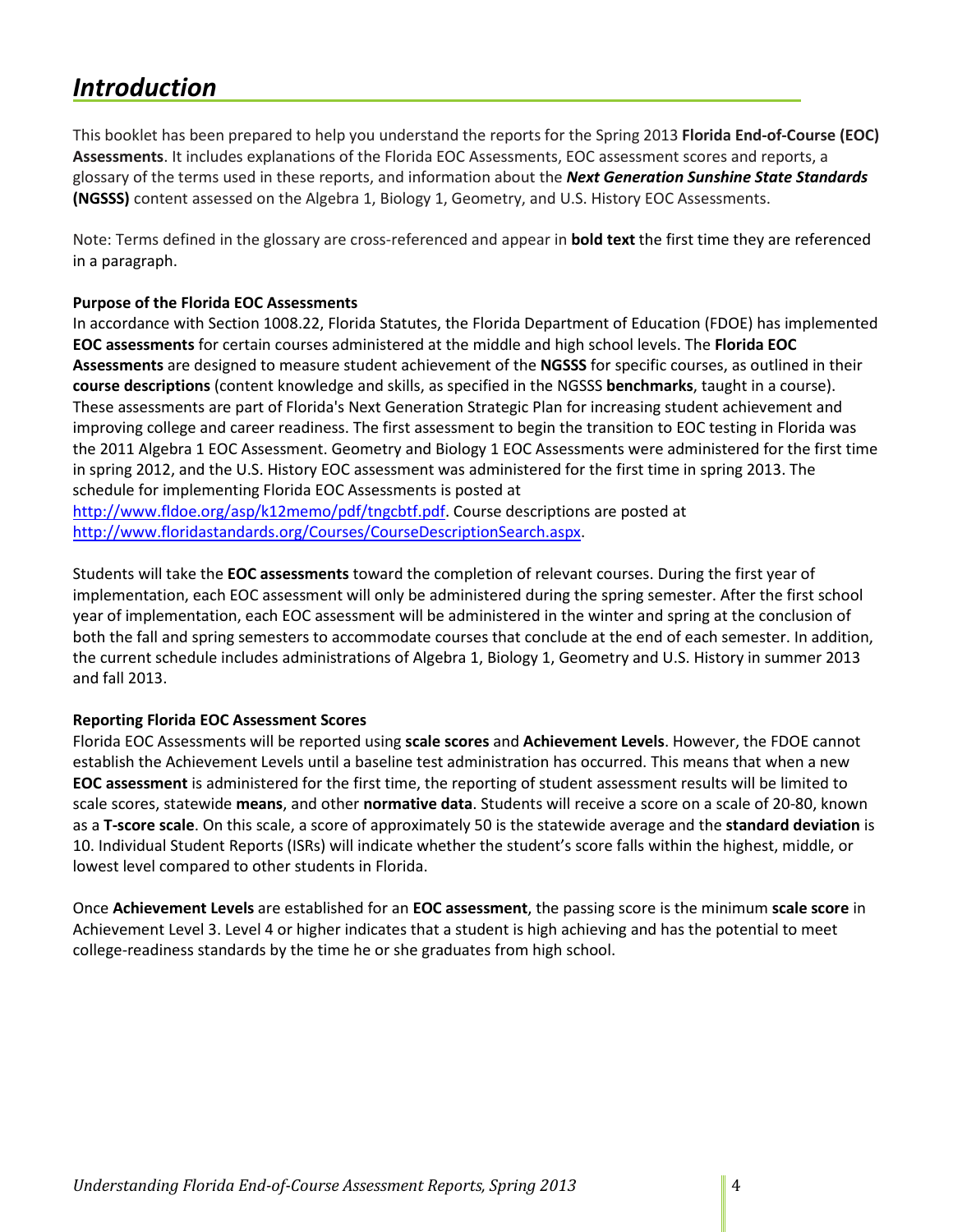## <span id="page-4-0"></span>*Students Tested in 2013*

The Algebra 1, Biology 1, and Geometry EOC Assessments were administered to students close to the end of the semester in which the course was completed (e.g., a student in block scheduling who completed a course at the end of semester one took the assessment in the winter). Students who completed one of the U.S. History courses listed below at any time during the 2012-13 school year took the U.S. History EOC Assessment in the spring.

## <span id="page-4-1"></span>**Algebra 1 EOC Assessment**

The Algebra 1 EOC Assessment was administered to students enrolled in and completing any of the following courses:

- Algebra 1 1200310
- Algebra 1 Honors 1200320
- Algebra 1B 1200380
- Pre-AICE Mathematics 1 1209810
- IB Middle Years Program Algebra 1 Honors 1200390

## <span id="page-4-2"></span>**Biology 1 EOC Assessment**

The Biology 1 EOC Assessment was administered to students enrolled in and completing any of the following courses:

- Biology 1 2000310
- Biology 1 Honors 2000320
- Pre-AICE Biology 2000322
- Biology Technology 2000430
- Biology 1 PreIB 2000800
- IB Middle Years Program Biology Honors 2000850
- Integrated Science 3 2002440
- Integrated Science 3 Honors 2002450
- AP Biology 2000340 (if taken to satisfy the high school Biology 1 graduation requirement)

#### <span id="page-4-3"></span>**Geometry EOC Assessment**

The Geometry EOC Assessment was administered to students enrolled in and completing any of the following courses:

- Geometry 1206310
- Geometry Honors 1206320
- IB Middle Years Program Geometry Honors 1206810
- Pre-AICE Mathematics 2 1209820

#### <span id="page-4-4"></span>**U.S. History EOC Assessment**

The U.S. History EOC Assessment was administered to students enrolled in and completing one of the following courses:

- United States History 2100310
- United States History Honors 2100320

#### <span id="page-4-5"></span>**All Florida EOC Assessments**

For all EOC assessments, participating students include English language learner (ELL) and exceptional student education (ESE) students enrolled in the courses. Accommodations are available for eligible ELL and ESE students. In addition to the students enrolled in and completing the courses listed in each section above, the following students may have participated in an EOC assessment administration:

- Students retaking an assessment to earn a passing score for course credit, including students enrolled in a credit recovery course
- Students who had not yet taken an assessment to be averaged as 30 percent of their final course grade
- Students enrolled in a grade forgiveness program retaking the assessment to improve their course grade
- Students in a credit acceleration program (CAP) taking the assessment to earn course credit
- Private school students planning to transfer to the public school system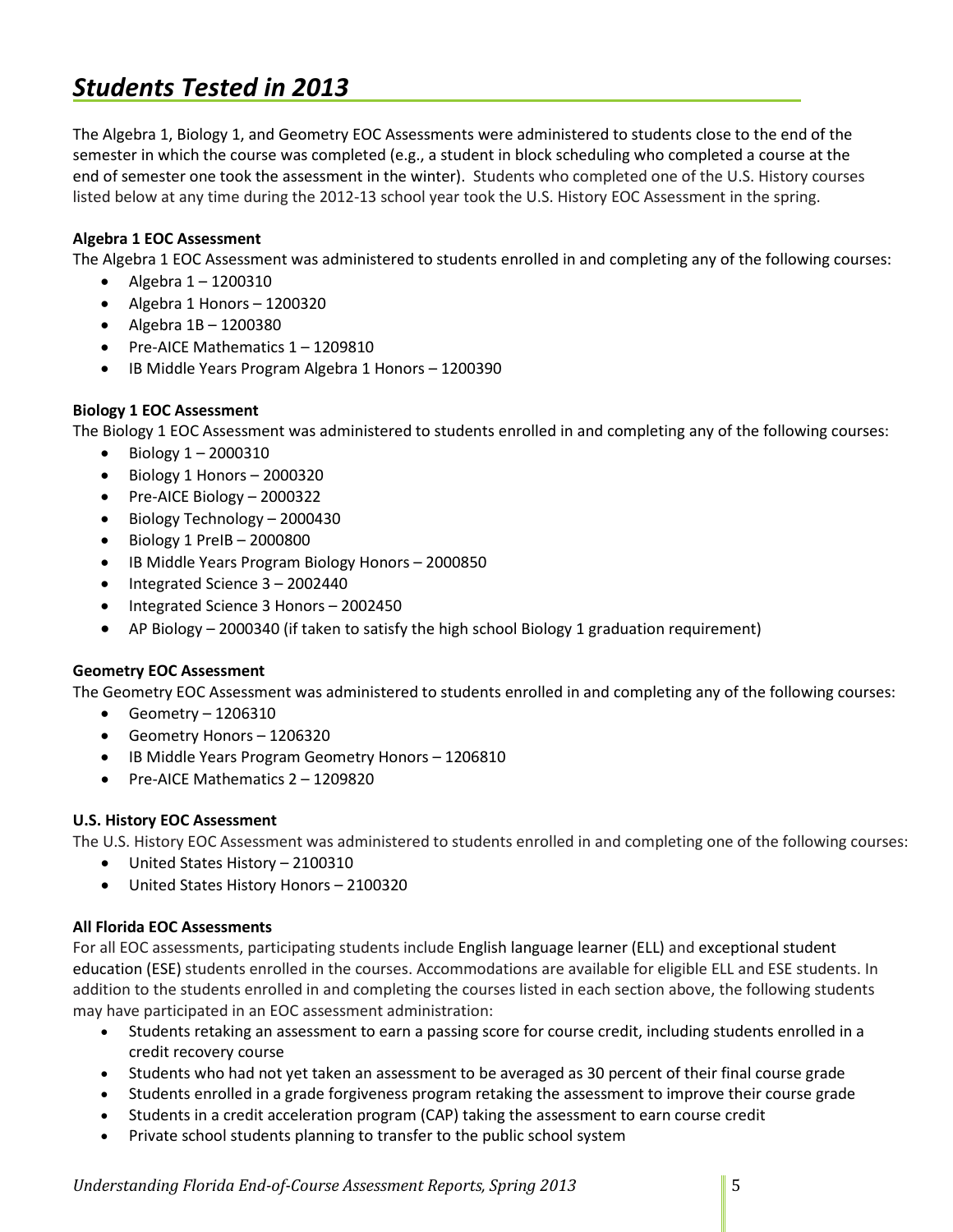## <span id="page-5-0"></span>*Florida EOC Assessments*

## <span id="page-5-1"></span>**Test Administration Schedule**

The full schedule for all statewide assessments for the 2012-13 school year is posted at

[http://info.fldoe.org/docushare/dsweb/Get/Document-6155/1113sasb.pdf.](http://info.fldoe.org/docushare/dsweb/Get/Document-6155/1113sasb.pdf) Spring Florida EOC Assessments were administered according to the schedule provided below. Districts were required to administer the EOC assessments in the order listed below, and testing for one subject had to be completed before testing for another subject could begin.

- U.S. History EOC Assessment—April 22 May 3, 2013
- Biology 1 EOC Assessment—April 29 May 10, 2013
- Algebra 1 EOC Assessment—May 6 17, 2013
- Geometry EOC Assessment—May 13 24, 2013
- Statewide Make-up Days—May 28 31, 2013

## <span id="page-5-2"></span>**Test Sessions**

The Algebra 1, Biology 1, Geometry, and U.S. History EOC Assessments are administered in one 160-minute session with a 10-minute break after the first 80 minutes (individual breaks are allowed as needed). Although the assessments are scheduled for a 160-minute session, any student not finished by the end of the 160 minutes may continue working; however, testing must be completed within the same school day.

## <span id="page-5-3"></span>**Testing Format**

All Florida EOC Assessments are administered via a **computer-based testing** platform. Paper-based versions (regular print, braille) are provided for students with disabilities who require allowable accommodations, as specified in their Individual Educational Plans (IEPs) or Section 504 plans. Large print, zoom, color contrast, and screen reader are computer-based accommodations available for students whose IEPs or Section 504 plans indicate these accommodations.

For the Algebra 1 and Biology 1 EOC Assessments, students may request the use of a hand-held four-function calculator if, after participating in a practice test, they prefer not to use the online calculator provided. For the Geometry EOC Assessment, districts may decide whether to permit students who request them to use approved hand-held scientific calculators; the FDOE does not provide scientific calculators to districts. Algebra 1, Biology 1, and Geometry students are provided four-page work folders to use as scratch paper. For the U.S. History EOC Assessment, students may use a one-page **computer-based testing** worksheet as scratch paper for note-taking.

#### <span id="page-5-4"></span>**Question Formats**

- **Selected-response questions** appear on all Florida EOC Assessments. Students choose the best answer from four answer choices.
- **Fill-in response questions** appear on the Algebra 1 and Geometry EOC Assessments. Students solve a problem for which the answer is numerical. Students type or "fill-in" the digits 0-9 or the symbols for a decimal point, fraction bar, or negative sign in the answer boxes provided.

<span id="page-5-5"></span>Each form of the Algebra 1 and Geometry EOC Assessments includes 35-40 **selected-response** and 20-25 **fill-in response** questions. Each form of the Biology 1 EOC Assessment includes 60-66 selected-response questions. Each form of the U.S. History EOC Assessment includes 50-60 selected-response questions. Approximately six to 10 of these questions, which are also referred to as test **items**, are experimental (**field test**) questions and are NOT used to calculate student scores.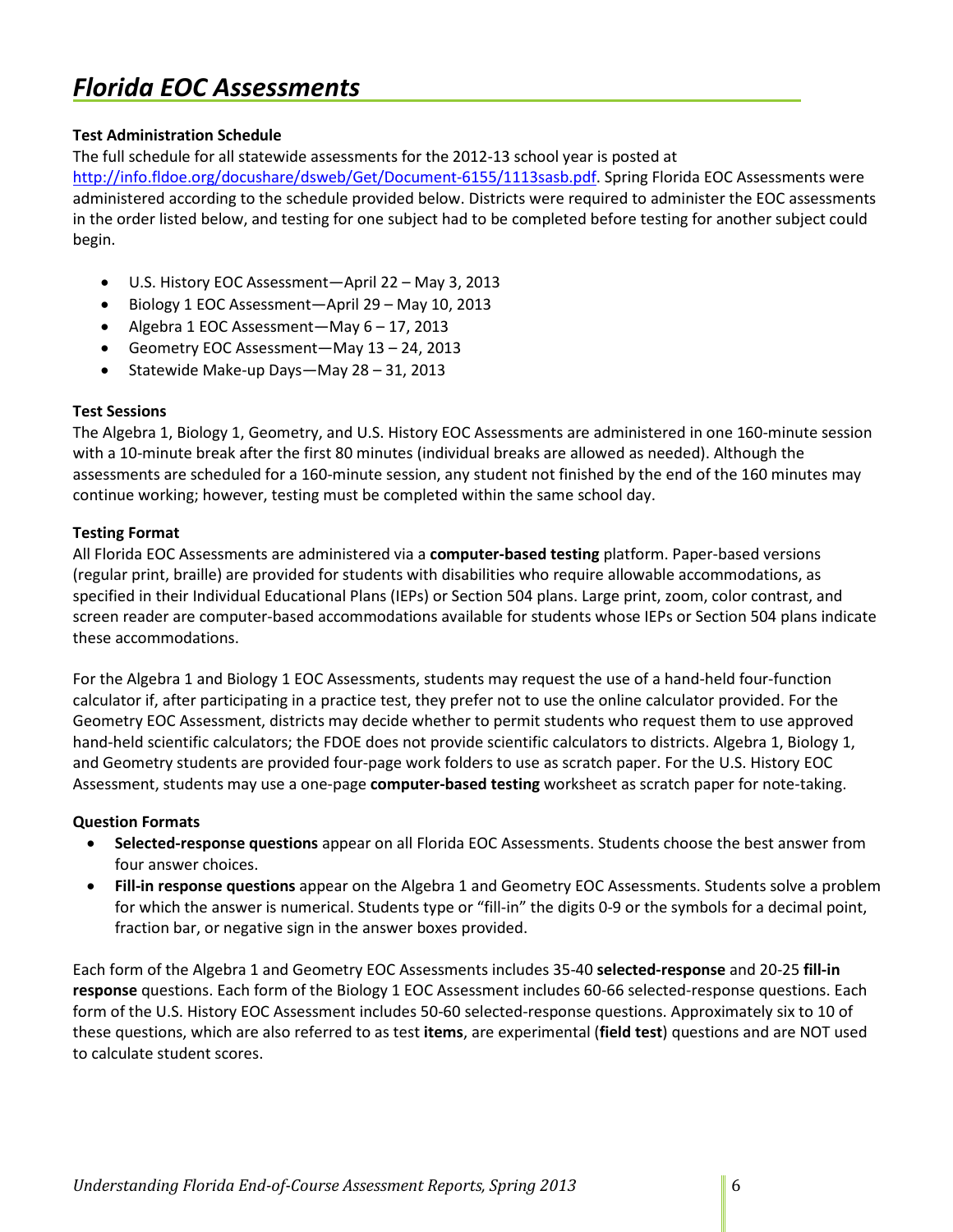## **2013 Algebra 1, Biology 1, Geometry, and U.S. History EOC Assessment Forms**

There were four test forms of the Algebra 1, Biology 1, Geometry, and U.S. History EOC Assessments in spring 2013. These forms are coded as Forms A, B, C, and D. For each EOC assessment, each form contained questions common to all four forms, as well as questions unique to each form and **field-test questions**. Table 1 provides the percentage of questions in each **reporting category**.

| <b>Assessment</b>   | <b>Category</b>                                                               | Percentage |
|---------------------|-------------------------------------------------------------------------------|------------|
|                     | Functions, Linear Equations, and Inequalities                                 | 55         |
| Algebra 1           | Polynomials                                                                   | 20         |
|                     | Rationals, Radicals, Quadratics, and Discrete Mathematics                     | 25         |
|                     | Molecular and Cellular Biology                                                | 35         |
| <b>Biology 1</b>    | Classification, Heredity, and Evolution                                       | 25         |
|                     | Organisms, Populations, and Ecosystems                                        | 40         |
|                     | Two-Dimensional Geometry                                                      | 65         |
| Geometry            | <b>Three-Dimensional Geometry</b>                                             | 20         |
|                     | <b>Trigonometry and Discrete Mathematics</b>                                  | 15         |
|                     | Late Nineteenth and Early Twentieth Century, 1860-1910                        | 33         |
|                     | Global Military, Political, and Economic Challenges, 1890-1940                | 34         |
| <b>U.S. History</b> | The United States and the Defense of the International Peace,<br>1940-present | 33         |

#### **Table 1: Reporting Category Percentages for 2013 Florida EOC Assessments**

The test forms match the test design in the Test Design Summary posted at [http://fcat.fldoe.org/pdf/designsummary.pdf.](http://fcat.fldoe.org/pdf/designsummary.pdf)

During test construction, the four test forms for each EOC assessment were developed by content and psychometric experts using operational and field-test statistics so that they would be comparable in difficulty. The four forms created for each EOC assessment were then reviewed by committees of Florida mathematics, science, and social studies educators who were trained in Dr. Norman Webb's alignment criteria prior to the review. Committee members conducted a comprehensive review of the test forms and determined that they are fair assessments aligned to the **course descriptions** for each EOC assessment. The committees did not recommend any changes to the test forms.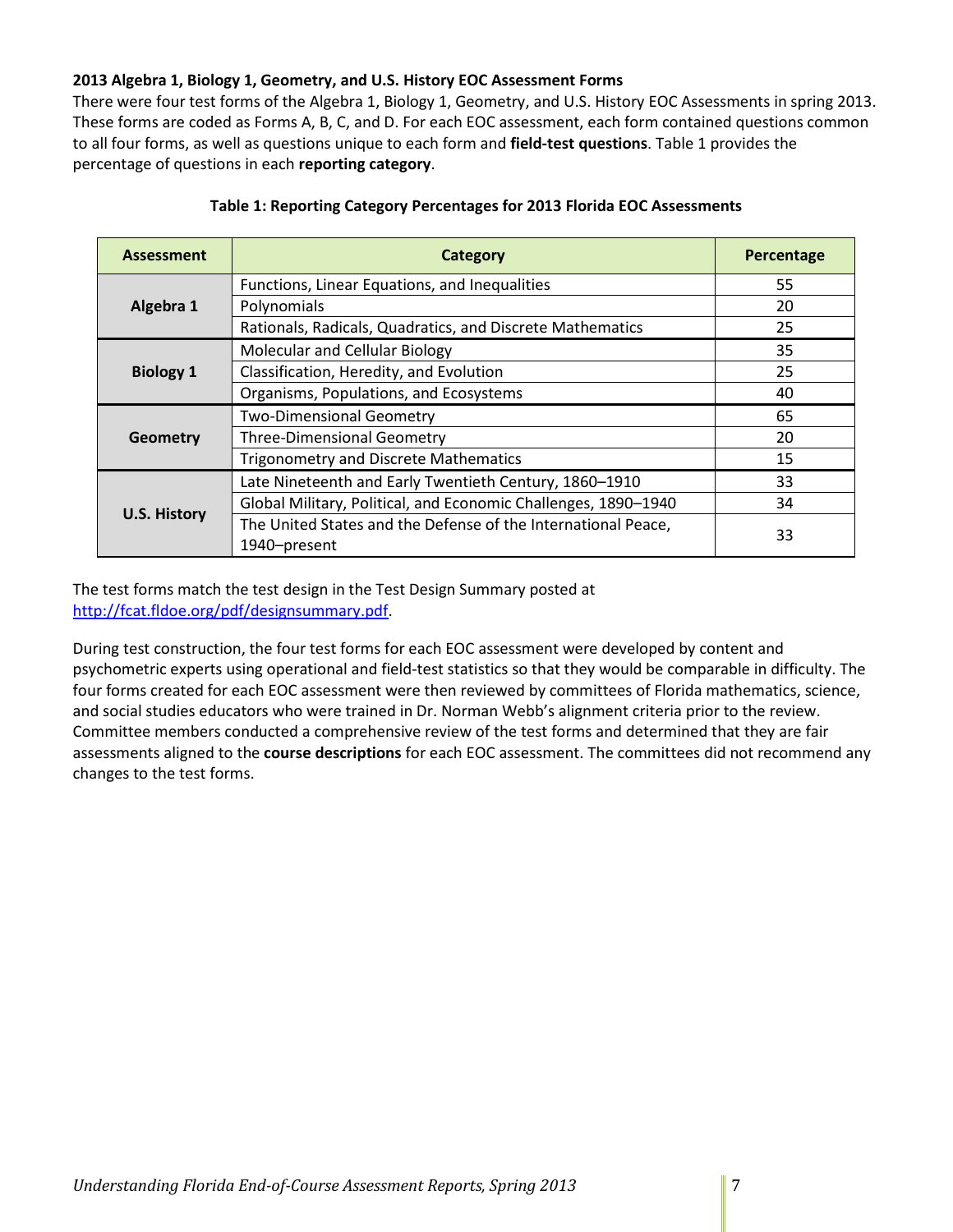## <span id="page-7-0"></span>*Florida EOC Assessment Scores*

Florida EOC Assessments will be reported using **scale scores** and **Achievement Levels**. However, the Department cannot establish the Achievement Levels until a baseline test administration has occurred. A baseline test administration is the first statewide test administration of an assessment. This means that each time a new **EOC assessment** is administered statewide for the first time (such as the 2013 U.S. History EOC Assessment), the reporting of student assessment results will be limited to scale scores, statewide **means**, and other **normative data**.

## <span id="page-7-1"></span>**Achievement Levels**

**Achievement Levels** describe the success a student has achieved with the content assessed. Achievement Levels range from 1 to 5, with Level 1 being the lowest and Level 5 being the highest. Level 3 indicates satisfactory performance. The passing score for the Algebra 1, Biology 1, and Geometry EOC Assessments is the minimum **scale score** in Achievement Level 3. Level 4 or higher indicates the student is high achieving and has the potential to meet college-readiness standards by the time the student graduates from high school.

**Achievement Levels** were established for the Algebra 1 EOC Assessment by the State Board of Education on December 19, 2011, and were reported for the first time in 2012. Achievement Levels were established by the State Board of Education for the Biology 1 and Geometry EOC Assessments on December 12, 2012, and are being reported for the first time this spring. Achievement Levels for additional **EOC assessments** will be established by the State Board of Education according to the schedule provided in Table 2.

#### **Table 2: School Year Achievement Levels Will Be Established**

| School Year | <b>Florida EOC Assessment</b> |
|-------------|-------------------------------|
| 2013-14     | U.S. History EOC Assessment   |
| 2014-15     | Civics EOC Assessment         |

The following **Achievement Level Policy Definitions**, which describe student success with the *Next Generation Sunshine State Standards* **(NGSSS)**, apply to all Florida EOC Assessments:

- **Level 5** Students at this level demonstrate mastery of the most challenging content of the *Next Generation Sunshine State Standards*.
- Level 4 Students at this level demonstrate an above satisfactory level of success with the challenging content of the *Next Generation Sunshine State Standards*.
- Level 3 Students at this level demonstrate a satisfactory level of success with the challenging content of the *Next Generation Sunshine State Standards*.
- **Level 2** Students at this level demonstrate a below satisfactory level of success with the challenging content of the *Next Generation Sunshine State Standards*.
- Level 1 Students at this level demonstrate an inadequate level of success with the challenging content of the *Next Generation Sunshine State Standards*.

Tables 3 through 5 provide the **scale score** range for each **Achievement Level** for the Algebra 1, Biology 1, and Geometry EOC Assessments.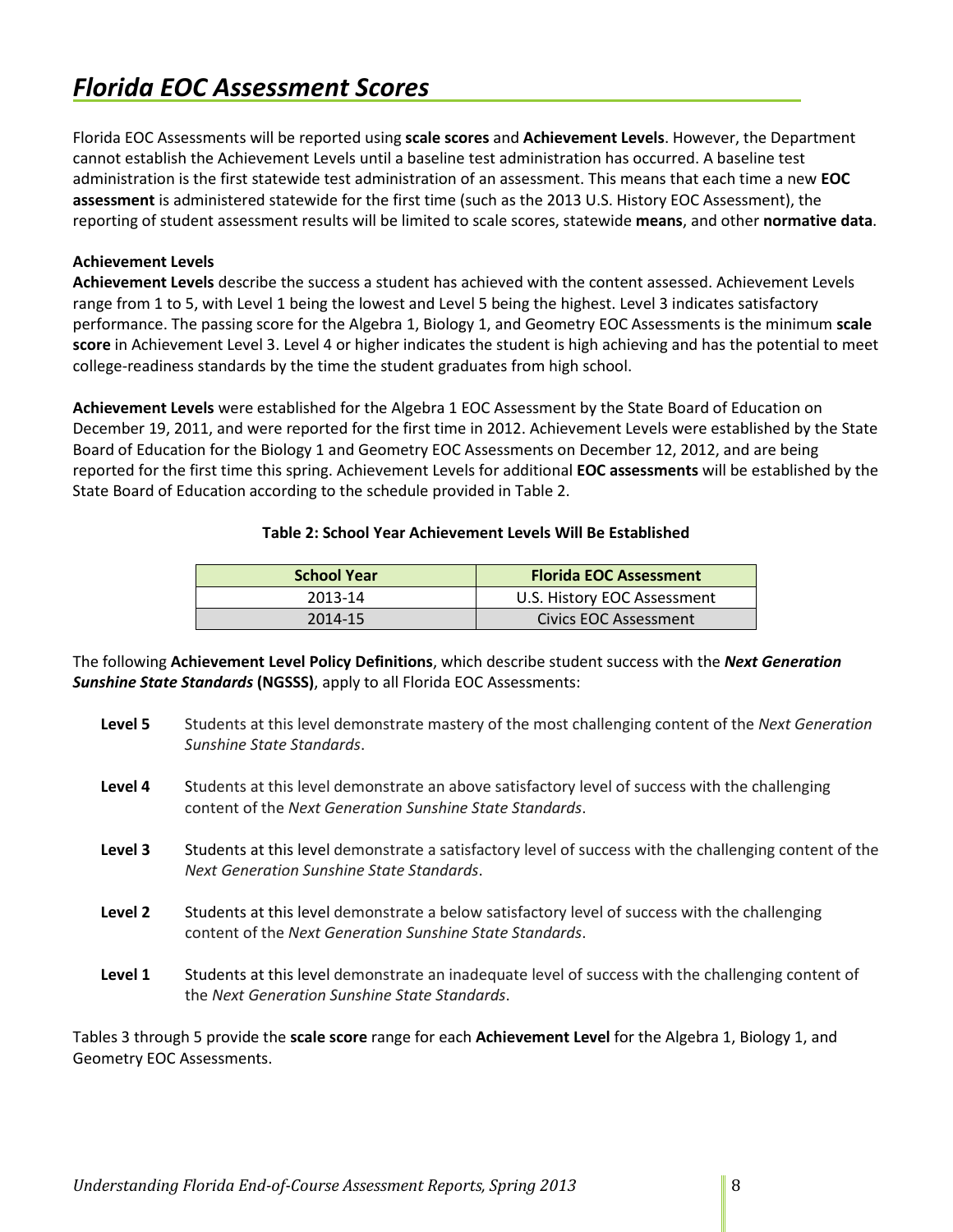## **Table 3: Achievement Levels for the Algebra 1 EOC Assessment Scale Scores (325 to 475)**

| Level 1 | Level <sub>2</sub> | Level 3 | Level 4 | Level 5 |
|---------|--------------------|---------|---------|---------|
| 325-374 | 375-398            | 399-424 | 425-436 | 437-475 |

## **Table 4: Achievement Levels for the Biology 1 EOC Assessment Scale Scores (325 to 475)**

| Level 1 | Level 2 | Level 3 | Level 4 | Level 5 |
|---------|---------|---------|---------|---------|
| 325-368 | 369-394 | 395-420 | 421-430 | 431-475 |

## **Table 5: Achievement Levels for the Geometry EOC Assessment Scale Scores (325 to 475)**

| Level 1 | Level 2 | Level 3 | Level 4 | Level 5 |
|---------|---------|---------|---------|---------|
| 325-369 | 370-395 | 396-417 | 418-433 | 434-475 |

## <span id="page-8-0"></span>**U.S. History EOC Assessment Scores**

For the 2013 U.S. History EOC Assessment, students receive a score on a scale of 20-80. This scale, which will only be used for the first statewide test administration of each EOC assessment, is a special scale known as a **T-score scale,** and the score that students receive is called a **T score**. On the T-score scale, a score of approximately 50 is the statewide average and all interpretations are norm-referenced interpretations. For example, on this scale, scores around 60 could be considered above average, and scores around 40 could be considered below average. Similarly, scores around 70 could be considered excellent, and scores around 30 could be considered poor. Individual Student Reports (ISRs) indicate whether the student's score falls within the high, middle, or low levels compared to other students in Florida.

## <span id="page-8-1"></span>**Equating**

Since there are four test forms for each 2013 EOC assessment, student results from all four test forms for an EOC assessment must be compared and, if necessary, adjusted to ensure that the difficulty level of the test is the same for each form. This process, called **equating**, takes place after testing when enough student scores are in the system to ensure that a representative sample of student results is available for use in the comparison.

For the Algebra 1, Biology 1, and Geometry EOC Assessments, there are two main steps in the **equating** process. First, the four different test forms are concurrently calibrated, which places the **state mean** at a score of 400 for all test forms combined, and ensures that the students' scores across the four test forms are comparable. This means that even if the state mean for each test form differs slightly across forms, this step ensures that the interpretation or meaning of student Algebra 1, Biology 1, and Geometry EOC Assessment scores on the different forms is the same. Second, the test forms concurrently calibrated in the previous step are also placed on the baseline scale so that the performance of the current year's students on the EOC assessment can be compared to the performance of the initial year's students on the same assessment. This two-step process ensures that test scores are comparable within and across years.

Through the **equating** process, which places the statewide average, or **state mean,** at a score of approximately 50 on a scale of 20-80 for all test forms combined, student scores across the four test forms for each EOC assessment are comparable. This means that even if the state mean for each test form or **content area** differs slightly across the four test forms for each EOC assessment, the equating process ensures that the interpretation or meaning of student **T scores** on the different test forms is the same.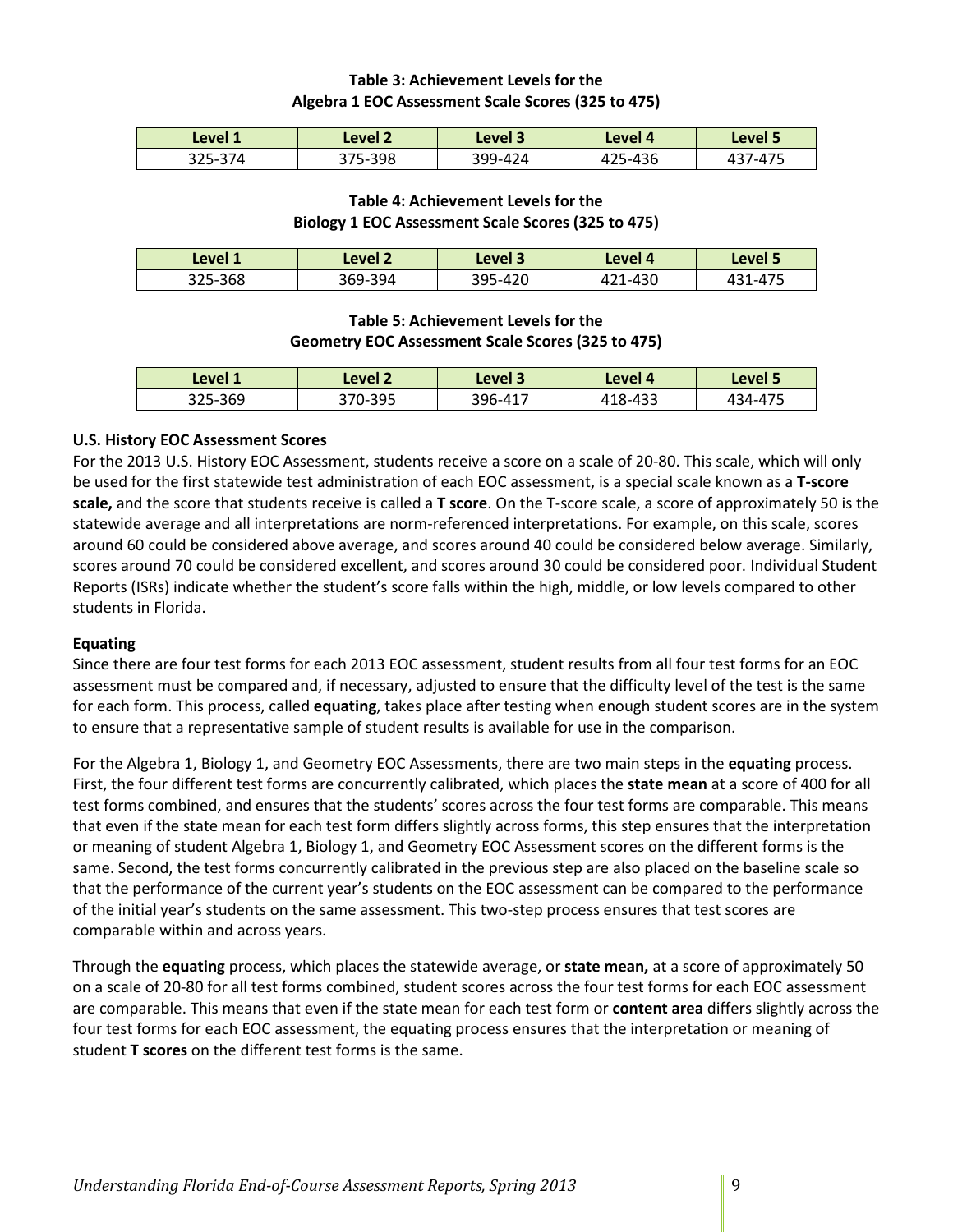## <span id="page-9-0"></span>**Content Area Scores**

**Content area scores** are the actual number of questions answered correctly within each **reporting category**. These scores are also known as raw scores. Reporting categories represent groups of similar student skills, or **benchmarks**, that are assessed within each subject area. The **state mean** for each reporting category is provided on Individual Student Reports, and aggregated files are provided to districts to allow for comparisons to average performance statewide. There are three reporting categories for each of the 2013 EOC assessments. The percentage each reporting category comprises of students' final scores for each EOC assessment is provided in Table 1 on page 7. The content assessed by each EOC assessment is described on pages 20-21.

It is important to identify the comparisons at the content-area-score level that yield valid interpretations of student performance so educators may gather reliable information from the EOC assessments. When comparing **content area scores**, it is important to keep in mind that there are four test forms for each EOC assessment. **Mean** content area scores for each test form might be different; therefore, content area scores should not be compared across test forms. The **equating** process described on page 9 only ensures that the **scale scores** and **T scores** on the different test forms have the same meaning and are therefore comparable. The comparisons described in the following paragraphs can be applied in school- and district-level evaluations.

One valid comparison is of performance on a given **content area score** for a specific test form between schools, districts, and the state. For example, a school's content area score results for Form A can be compared to other schools', districts', or the state's content area score results for Form A. District results can be compared to other district results and state results for the same test form. Since students in any group (school, district, or state) will take the same set of test questions for the same test form in a given year, their results are comparable regardless of varying **item** difficulty at the content-area level.

In Table 6, students in two schools (Sunshine and Evergreen) and students in the district (Coastal) can be compared to students in the state, based on their performance on the Algebra 1 EOC Assessment Form A, **Reporting Category** 1.

## **Table 6: Mean Percentage Correct for the Algebra 1 EOC Assessment Form A, Reporting Category 1 2013 School Year (mock data)**

| <b>Sunshine High School</b> | <b>Evergreen High School</b> | <b>Coastal District</b> | <b>State of Florida</b> |
|-----------------------------|------------------------------|-------------------------|-------------------------|
| (mock data)                 | (mock data)                  | (mock data)             | (mock data)             |
| 48%                         | 62%                          | 64%                     |                         |

In Table 7 below, 2013 mock results for Evergreen High School are compared to both the district (Coastal) and the state.

## **Table 7: Mean Percentage Correct for the Algebra 1 EOC Assessment Form A, 2013 School Year Comparison of School to District and School to State (mock data)**

| <b>Reporting Category</b>   | Evergreen<br><b>High School</b><br>(mock data) | <b>Coastal</b><br><b>District</b><br>(mock data) | <b>School/District</b><br><b>Difference</b><br>(mock data) | Evergreen<br><b>High School</b><br>(mock data) | <b>State of</b><br><b>Florida</b><br>(mock data) | <b>School/State</b><br><b>Difference</b><br>(mock data) |
|-----------------------------|------------------------------------------------|--------------------------------------------------|------------------------------------------------------------|------------------------------------------------|--------------------------------------------------|---------------------------------------------------------|
| <b>Reporting Category 1</b> | 62%                                            | 64%                                              | $-2%$                                                      | 62%                                            | 57%                                              | 5%                                                      |
| <b>Reporting Category 2</b> | 64%                                            | 57%                                              | 7%                                                         | 64%                                            | 63%                                              | 1%                                                      |
| <b>Reporting Category 3</b> | 70%                                            | 72%                                              | $-2%$                                                      | 70%                                            | 64%                                              | 6%                                                      |

This presentation of data provides another perspective of student performance and program effectiveness. For example, in **Reporting Category** 2, Evergreen High School had a higher **mean** percentage correct statistic than the Coastal District on Form A (64 percent versus 57 percent, respectively); however, Evergreen High School's results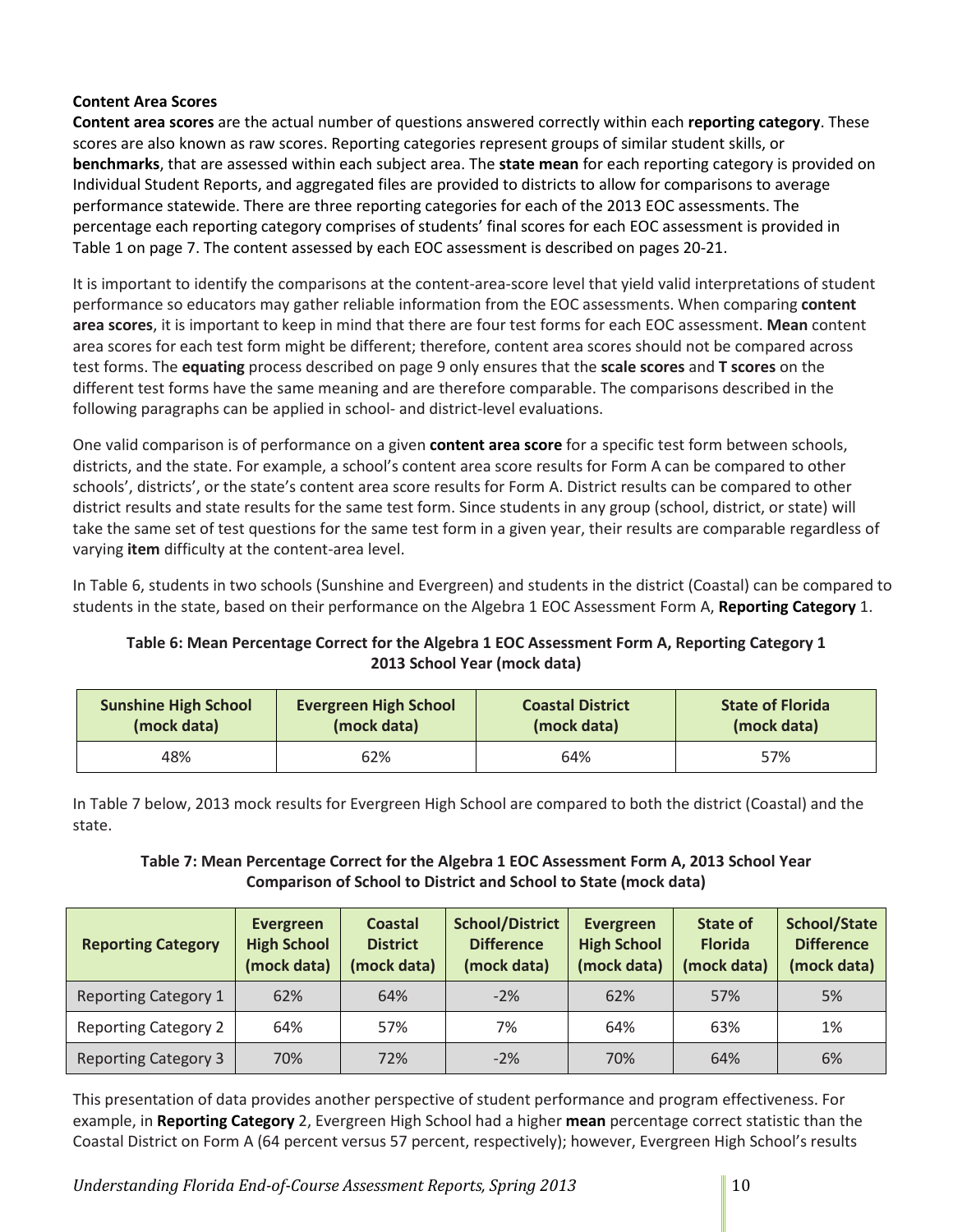were comparable to the state's on Form A (64 percent versus 63 percent, respectively). If this variance remains consistent over time when comparing the same test form, there would be evidence to support identifying and sharing best practices at Evergreen High School with the rest of the district.

Another meaningful finding from Table 7 is illustrated in **Reporting Category** 3 results. In this **content area**, Evergreen High School had a slightly lower **mean** percentage correct on Form A than Coastal District (70 percent versus 72 percent, respectively); however, this same statistic was higher than that of the state (70 percent versus 64 percent, respectively). It would be easy to miss the fact that, while Evergreen High School's performance on Reporting Category 3 was lower than that of the district, the performances of both were substantially higher than the state's performance. If this is the case for all three test forms, then it is likely that targeting additional resources to improve performance in Reporting Category 3 should be a lower priority.

**The Florida Department of Education encourages educators to use EOC assessment results in any way that is statistically appropriate. The comparisons that have been described in this section provide possibilities for evaluation at the school and district levels.**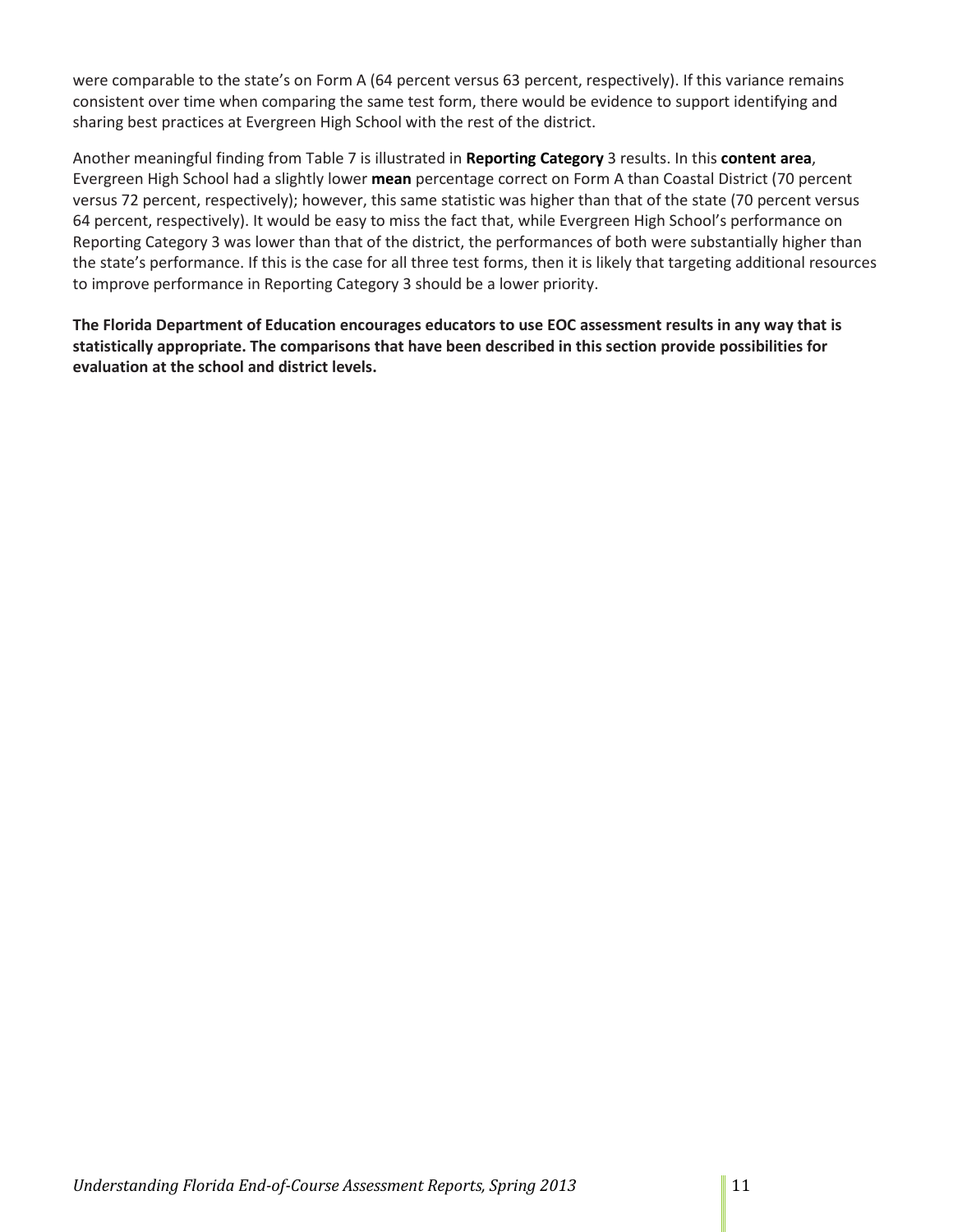## <span id="page-11-0"></span>*EOC Assessment Student, School, District, and State Reports*

|                         | <b>Florida EOC Assessment Report Title</b>             | <b>Page of Report</b><br><b>Description</b> |
|-------------------------|--------------------------------------------------------|---------------------------------------------|
|                         | Algebra 1 EOC Assessment Student Report                | 14                                          |
|                         | Biology 1 EOC Assessment Student Report                | 14                                          |
| <b>Student Reports</b>  | Geometry EOC Assessment Student Report                 | 14                                          |
|                         | U.S. History EOC Assessment Student Report             | 15                                          |
|                         | Algebra 1 EOC Assessment School Report of Students     | 16                                          |
| <b>School Reports</b>   | Biology 1 EOC Assessment School Report of Students     | 16                                          |
|                         | Geometry EOC Assessment School Report of Students      | 16                                          |
|                         | U.S. History EOC Assessment School Report of Students  | 17                                          |
|                         | Algebra 1 EOC Assessment District Report of Schools    | 18                                          |
|                         | Biology 1 EOC Assessment District Report of Schools    | 18                                          |
|                         | Geometry EOC Assessment District Report of Schools     | 18                                          |
| <b>District Reports</b> | U.S. History EOC Assessment District Report of Schools | 19                                          |
|                         | Algebra 1 EOC Assessment District Summary              | 18                                          |
|                         | Biology 1 EOC Assessment District Summary              | 18                                          |
|                         | Geometry EOC Assessment District Summary               | 18                                          |
|                         | U.S. History EOC Assessment District Summary           | 19                                          |
|                         | Algebra 1 EOC Assessment State Report of Districts     | 18                                          |
|                         | Biology 1 EOC Assessment State Report of Districts     | 18                                          |
|                         | Geometry EOC Assessment State Report of Districts      | 18                                          |
|                         | U.S. History EOC Assessment State Report of Districts  | 19                                          |
| <b>State Reports</b>    | Algebra 1 EOC Assessment State Summary                 | 18                                          |
|                         | Biology 1 EOC Assessment State Summary                 | 18                                          |
|                         | Geometry EOC Assessment State Summary                  | 18                                          |
|                         | U.S. History EOC Assessment State Summary              | 19                                          |

## **Table 8: Florida EOC Assessment Reports**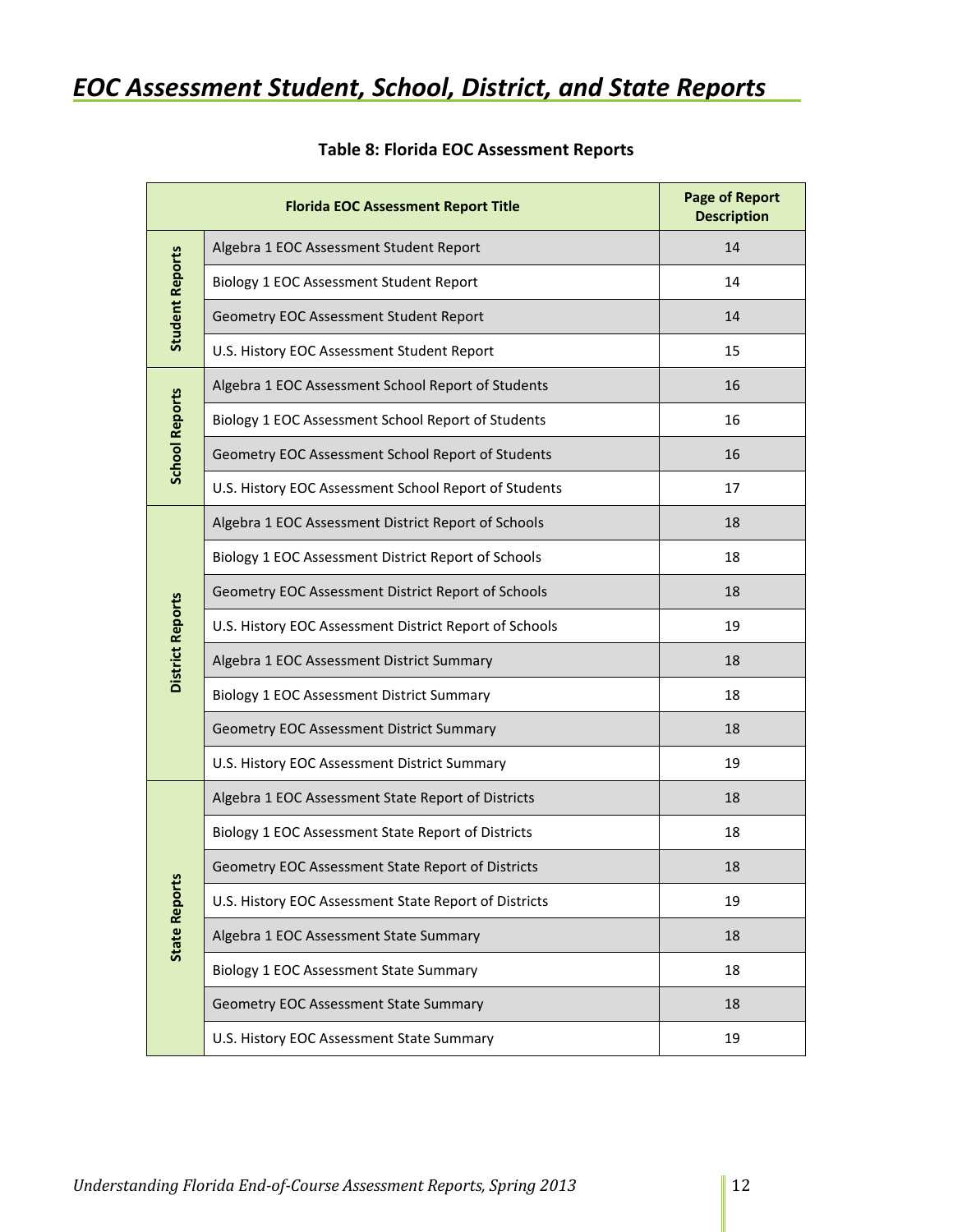## **Codes for No Data Reported**

<span id="page-12-0"></span>The following codes may appear on some student and educator reports.

**NR** (Not Reported) indicates that no data are reported for the student because he or she answered too few questions for that subject or the test was invalidated. Reports containing student results will indicate that no data are reported for one of the following reasons:

- **NR2**—Did Not Meet Attemptedness Criteria
- **NR3**—Marked Do Not Score
- **NR6**—Duplicate Record
- **NR7**—FDOE Hold
- **NR8**—FDOE Invalidated

If a student receives an NR code, the parent or student should consult the student's designated guidance counselor.

A dash (**—**) on the reports indicates that no data are reported because fewer than 10 students were tested or all students would be reported in the same category (e.g., the same **Achievement Level** or the same **Third**). To provide meaningful results and to protect the privacy of individual students, data are printed only when the total number of students in a group is at least 10 and when the performance of individuals is not disclosed.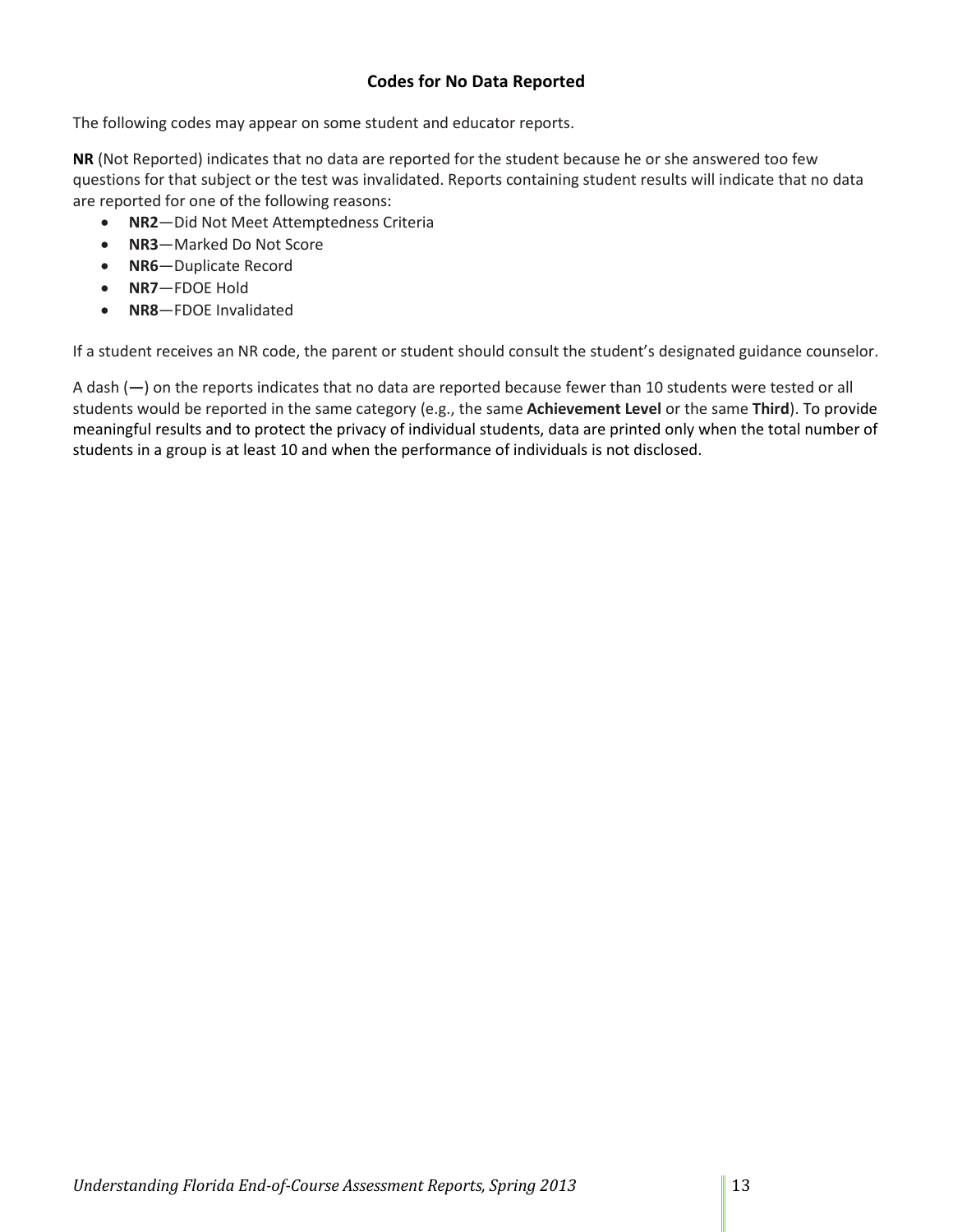## **Algebra 1, Biology 1, and Geometry EOC Assessments Student Reports**

<span id="page-13-0"></span>**Readers should have their** *Algebra 1 EOC Assessment Student Report***,** *Biology 1 EOC Assessment Student Report***, or** *Geometry EOC Assessment Student Report* **for reference when reviewing and interpreting information provided in this section.**

The *Algebra 1 EOC Assessment Student Reports*, *Biology 1 EOC Assessment Student Reports*, and *Geometry EOC Assessment Student Reports* are two-page reports. The first page provides an explanation of the score requirements and displays the student's **scale score**. Page 2 provides the student's **content area scores**. The information on both of these pages is also provided in Spanish and Haitian Creole.

**Top of Report:** The test, grade level, student, school, and district are identified on the top of pages 1 and 2 of the report.

**2** Introduction: An introductory note explaining the score requirements appears beneath the EOC assessment logo and student's identifying information.

**Scale Scores:** The graph in the middle of page 1 displays the student's **scale score** and **Achievement Level**. The graph also shows whether the student passed or did not pass the test. The passing score for an EOC assessment is the minimum score in Achievement Level 3. The graph displays the score ranges for Achievement Levels 1 through 5. To the right of the graph, a statement indicates whether the student earned a passing score, followed by a statement identifying the student's scale score and Achievement Level. A note below the Spanish and Haitian Creole translations describes the range within which a student's scale score would likely fall if the student were to take the test again without additional instruction.

**Achievement Levels:** Definitions for **Achievement Levels** 1 through 5 are provided at the bottom of page 1.

**Content Area Scores: Content area scores** are explained on page 2 of the report. The top portion of the page provides an explanation of content area scores. The table in the middle of the page provides the form of the test the student took and the results for each **content area**. The "**Points Earned**" column shows the actual number of points earned in each of the content areas. The "**Points Possible**" column provides the total number of points possible for each of the content areas. The "**State Mean**" for each content area is provided on the far right for comparison. The state mean shows the **mean** points earned by students across the state on the same test form. The content areas assessed, also called **reporting categories**, are defined on the bottom of the page.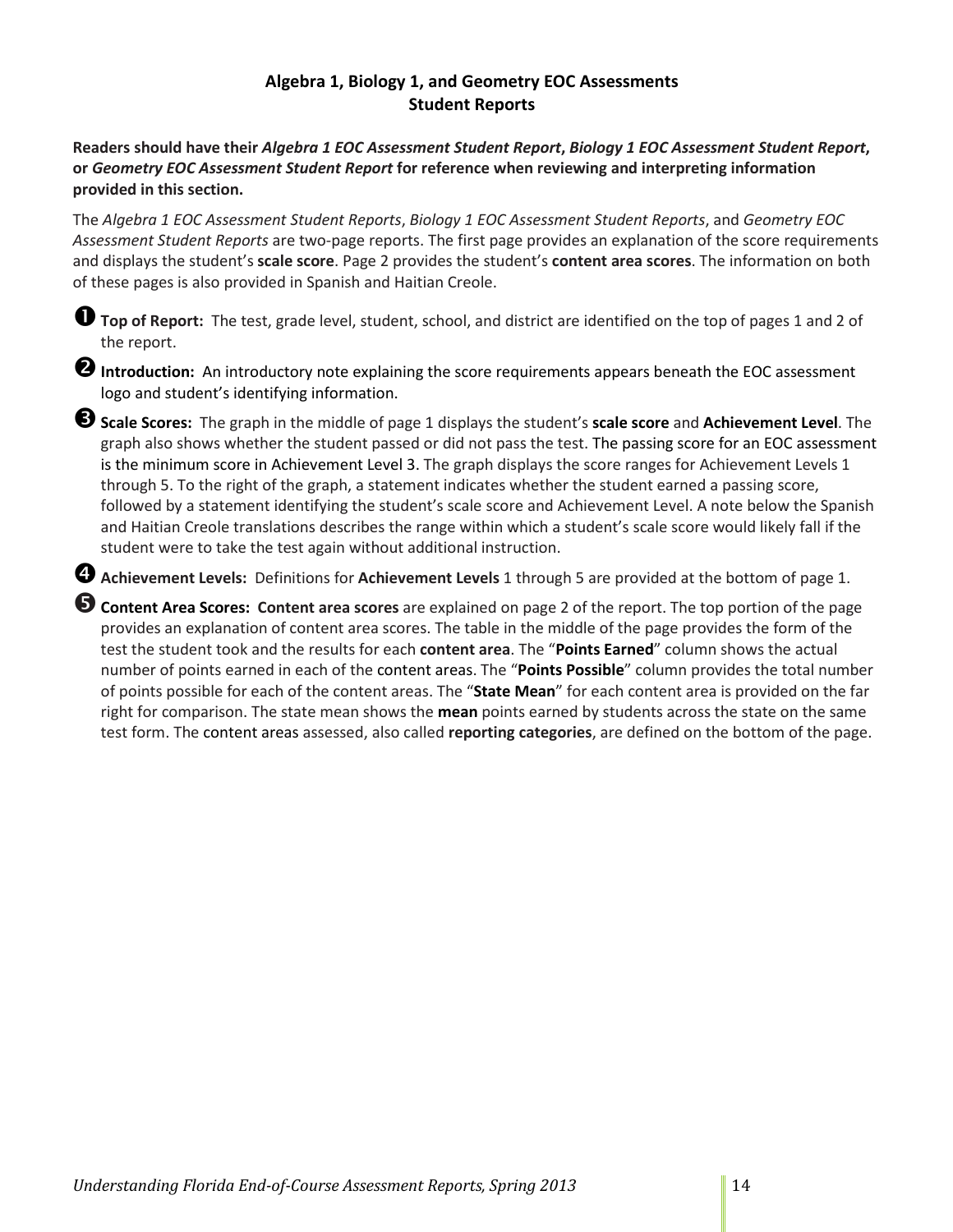## **U.S. History EOC Assessment Student Report**

## <span id="page-14-0"></span>**Readers should have their** *U.S. History EOC Assessment Student Report* **for reference when reviewing and interpreting information provided in this section.**

The *U.S. History EOC Assessment Student Report* is a two-page report. The first page provides an explanation of the assessment and displays the student's **scale score**. Page 2 provides the student's **content area scores**. The information on both of these pages is translated into Spanish and Haitian Creole.



**Top of Report:** The test, grade level, student, school, and district are identified on the top of pages 1 and 2 of the report.

**2** Introduction: An introductory note explaining the score requirements appears beneath the EOC assessment logo and student's identifying information.

 **Scale Scores:** The graph and table in the middle of page 1 provide the student's score on a scale of 20-80. The section of this table titled "Compared to Other Students" indicates whether the student scored within the lowest, middle, or highest **third** when compared to other students in the state. The graph also shows the student's results in relation to the **state mean**. To the right of the graph is a statement identifying the student's **scale score**, which is also referred to as a **T score**. A note below the Spanish and Haitian Creole translations describes the range within which a student's score would likely fall if the student were to take the test again without additional instruction.

**Content Area Scores: Content area scores** are explained on page 2 of the report. The top portion of the page provides an explanation of content area scores. The table in the middle of the page provides the form of the test the student took and the results for each **content area**. The "**Points Earned**" column shows the actual number of points earned in each of the content areas. The "**Points Possible**" column provides the total number of points possible for each of the content areas. The "**State Mean**" for each content area is provided on the far right for comparison. The state mean shows the **mean** points earned by students across the state on the same test form. The content areas assessed, also called **reporting categories**, are defined on the bottom of the page.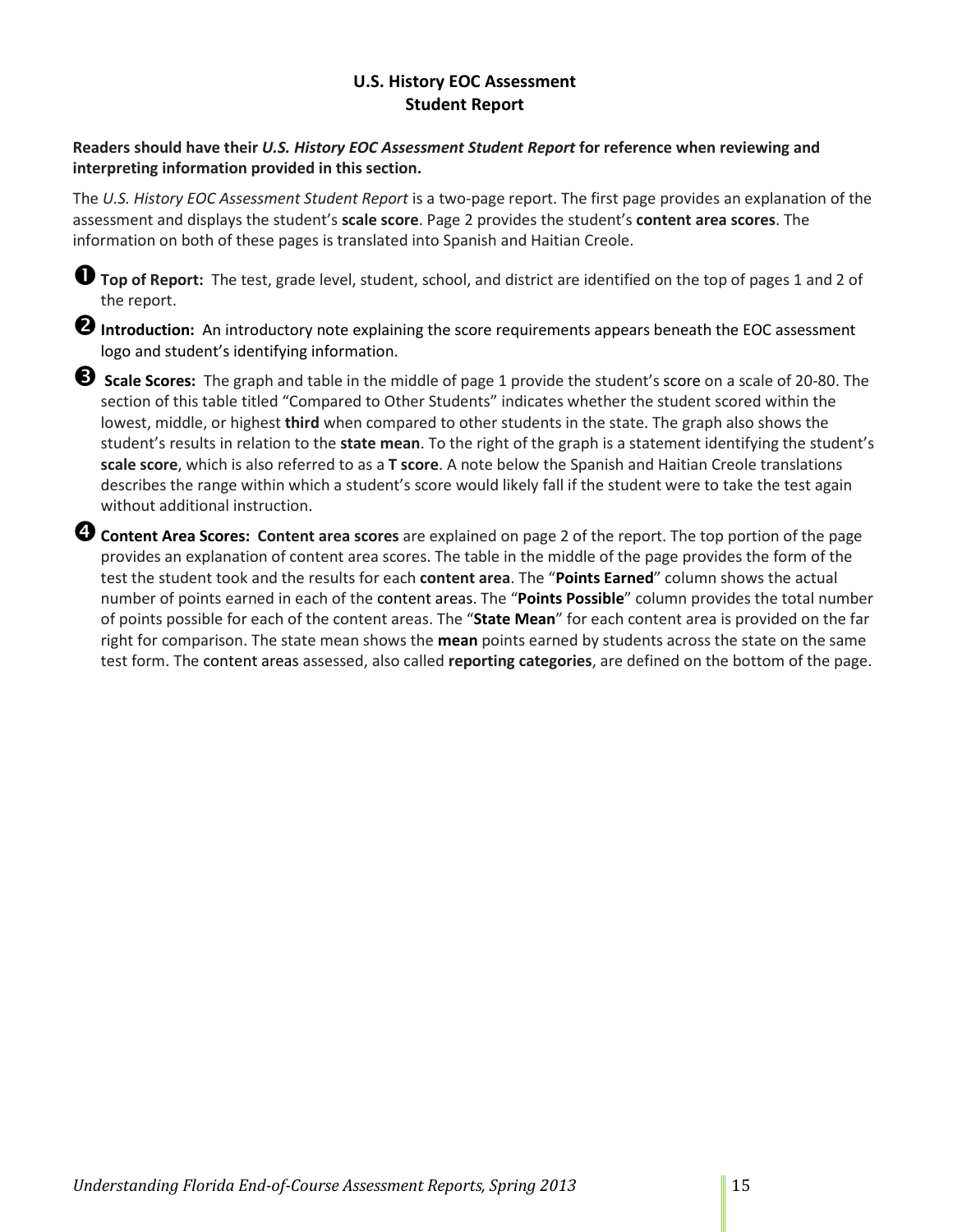## **Algebra 1, Biology 1, and Geometry EOC Assessments School Report of Students**

<span id="page-15-0"></span>**Readers should have their** *Algebra 1 EOC Assessment School Report of Students***,** *Biology 1 EOC Assessment School Report of Students***, or** *Geometry EOC Assessment School Report of Students* **for reference when reviewing and interpreting information provided in this section. Only authorized district and school personnel may access this report, since it contains confidential student information.**

**Top of Report:** The title of the report is printed here. It identifies the subject area and test administration for the data included in the report. The name and number of the district and school are also printed in this area.

**Left Side of Report:** The name and student ID for all students whose tests were submitted for scoring appear in the first two columns. Students are grouped by grade level, which is indicated in the first column. The test form is provided in the third column, and each student's **scale score** is provided in the fourth column. For a student with an "NR" code in the fourth column, the footnote at the bottom of the report details reasons why the score is not reported (see page 13 for NR codes). The "Passed" column indicates whether a student earned a passing score (Level 3 or above) with a "Y" (Yes) or "N" (No). For students who must have the EOC assessment results factored as 30 percent of their final course grade, districts received conversion tables that may be used to convert the scale scores into **T scores**, which are the scores that were reported in spring 2011 for Algebra 1 and spring 2012 for Biology 1 and Geometry. The T scores should then be factored into the student's course grade in the same manner as they were for the initial statewide test administration.

 **Achievement Levels:** This section of the report indicates the student's **Achievement Level**. The score range for each Achievement Level is provided in the header.

**Points Earned/Points Possible by Content Area:** The **content areas** are listed in the header of this section. The "**Points Earned**" out of the "**Points Possible**" for each content area, or **reporting category**, are provided for each student. The *School Report of Students* does not contain summary information. A footnote for this section reads, "Content area results are not intended for comparison across administrations or test forms." Valid interpretations of **content area scores** are explained on pages 10-11.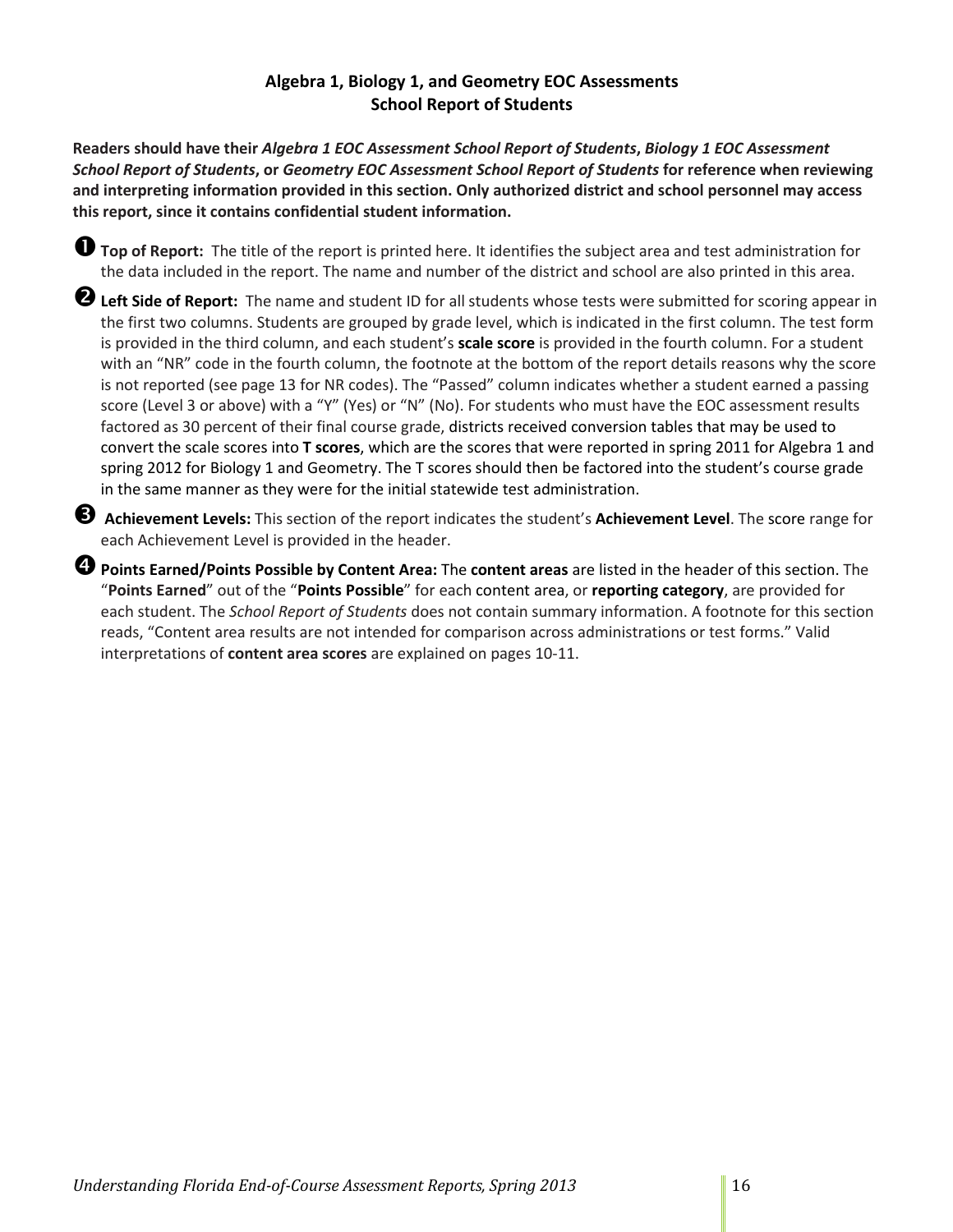## **U.S. History EOC Assessment School Report of Students**

<span id="page-16-0"></span>**Readers should have their** *U.S. History EOC Assessment School Report of Students* **for reference when reviewing and interpreting information provided in this section. Only authorized district and school personnel may access this report, since it contains confidential student information.**

**Top of Report:** The title of the report is printed here. It identifies the subject area and test administration for the data included in the report. The name and number of the district and school are also printed in this area.

**Left Side of Report:** The name and student ID for all students whose tests were submitted for scoring appear in the first two columns. Students are grouped by grade level, which is indicated in the first column. The test form each student took is provided in the third column, and the **scale score**, which is also referred to as a **T score**, is provided in the fourth column. For a student with an "NR" code in the fourth column, the footnote at the bottom of the report details reasons why the score is not reported (see page 13 for NR codes).

 **Statewide Comparisons by Thirds Section:** This section of the report indicates which **third** the student's score is in when compared to the state: 1 indicates the lowest third, 2 indicates the middle third, and 3 indicates the highest third.

**Points Earned/Points Possible by Content Area:** The **content areas** are listed in the header of this section. The "**Points Earned**" out of the "**Points Possible**" for each content area, or **reporting category**, are provided for each student. The *School Report of Students* does not contain summary information. A footnote for this section reads, "Content area results are not intended for comparison across administrations or test forms." Valid interpretations of **content area scores** are explained on pages 10-11.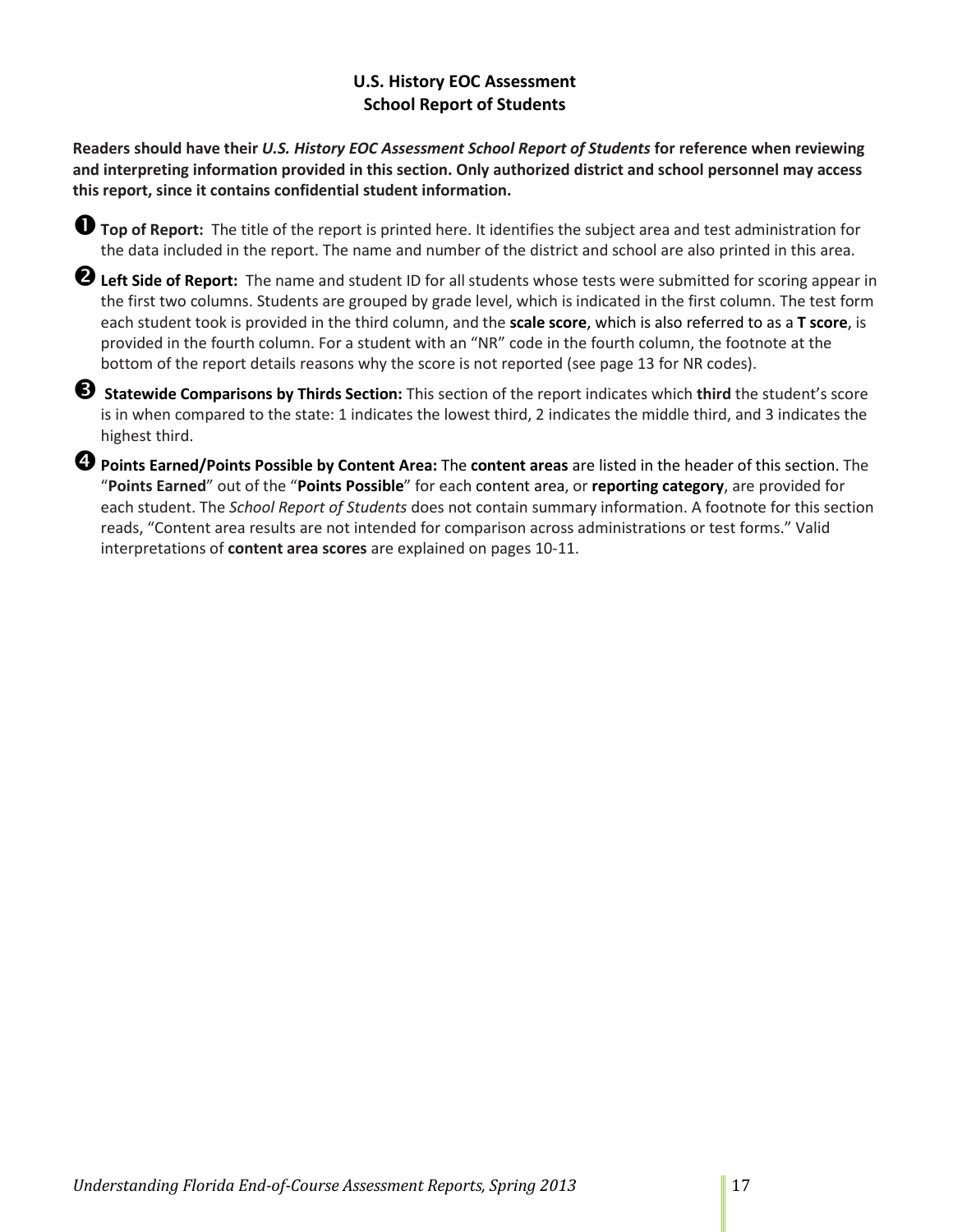## **Algebra 1, Biology 1, and Geometry EOC Assessments State and District Reports of Results**

<span id="page-17-0"></span>**Readers should have one or more of the following Algebra 1, Biology 1, or Geometry EOC Assessment reports for reference when reviewing and interpreting information provided in this section:** *District Report of Schools***,**  *District Summary***,** *State Report of Districts***, and/or** *State Summary***. These reports are formatted similarly.** 

**Top of Reports:** The title of the report is printed here. It identifies the subject area and test administration for the data included in the report. The name and number of the district are also printed in this area on districtlevel reports.

**Left Side of Reports:** As appropriate, identifying information for the district or school is provided in the first column. The first column indicates whether the data are for first-time testers (separated by grade level), retakers (all grades combined), or all students (first-time testers and retakers for all grades combined). The number of students tested appears in the second column of all reports. The **mean scale score** is provided in the third column. The "Percentage Passing" column indicates the percentage of students who earned a passing score (Level 3 or above).

**Percentage in Each Achievement Level:** This section of the report indicates the percentage of students who scored within each **Achievement Level**. The **scale score** range for each Achievement Level is provided in the header.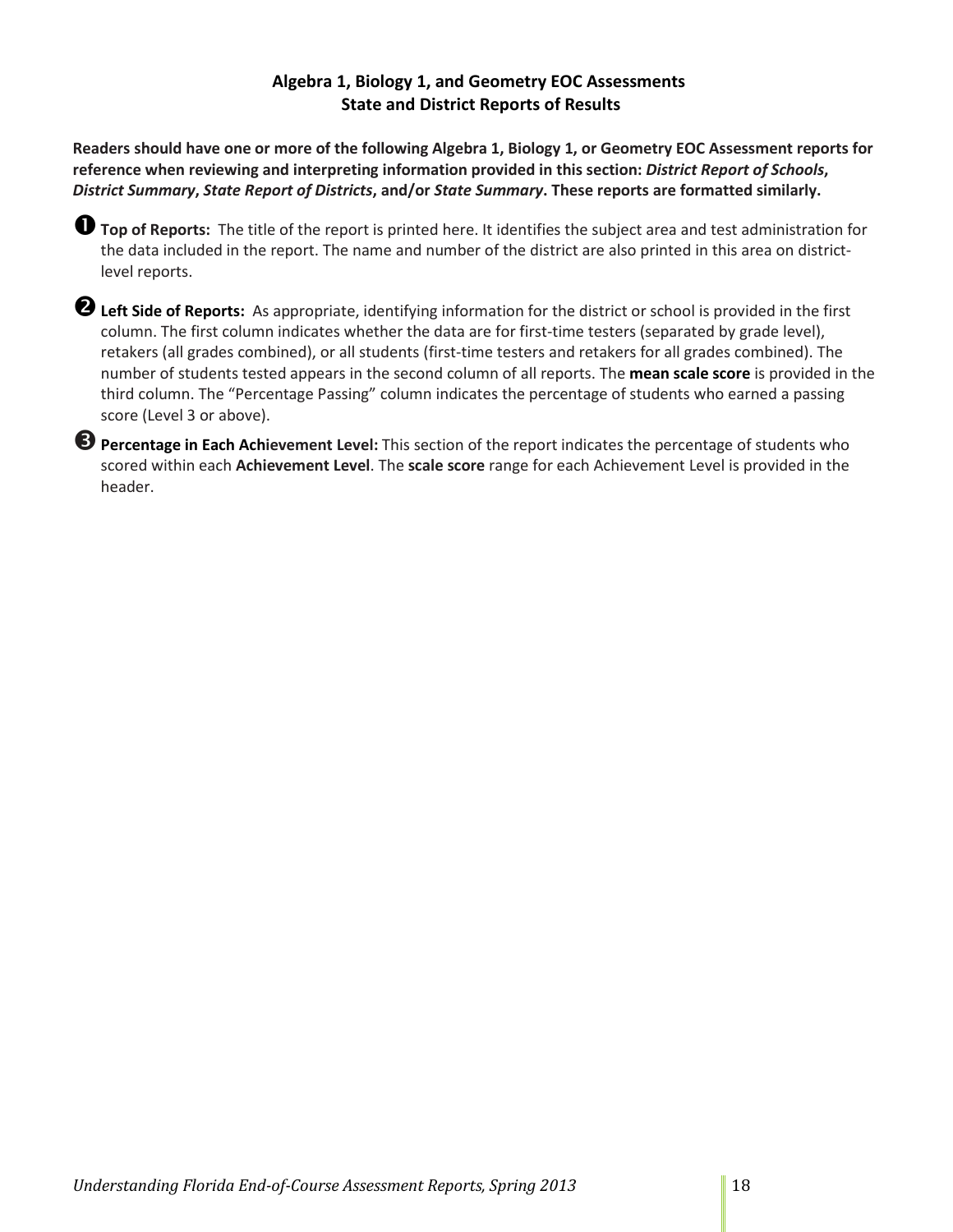## **U.S. History EOC Assessment State and District Reports of Results**

<span id="page-18-0"></span>**Readers should have one or more of the following U.S. History EOC Assessment reports when reviewing and interpreting information provided in this section:** *District Report of Schools***,** *District Summary***,** *State Report of Districts***, and** *State Summary***. These reports are formatted similarly.** 

| <b>O</b> Top of Reports: The title of the report is printed here. It identifies the subject area and test administration for |
|------------------------------------------------------------------------------------------------------------------------------|
| the data included in the report. The name and number of the district are also printed in this area on district-              |
| level reports.                                                                                                               |

**Left Side of Reports:** As appropriate, identifying information for the district or school and grade levels tested is provided in the first column. The number of students reported for the school, district, or state appears in the second column of all reports. The **mean scale score**, which is also referred to as a **T Score**, is provided in the third column.

**Percentage in Each Third:** This section of the report indicates the percentage of students who scored within each **third**, with 1 indicating the lowest third, 2 indicating the middle third, and 3 indicating the highest third.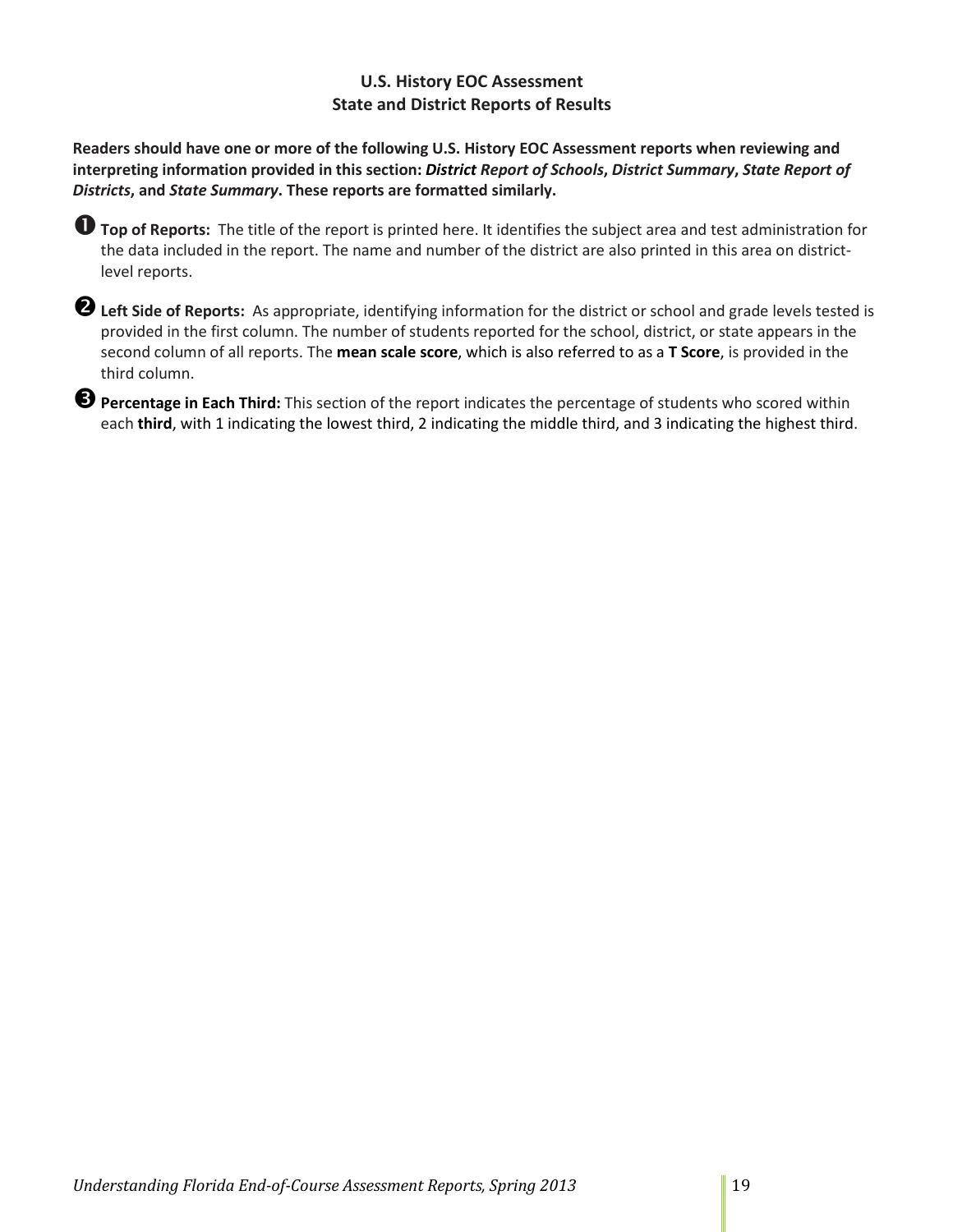## <span id="page-19-0"></span>*Content Assessed*

The content of the **Florida EOC Assessments** is organized by **reporting categories** that are used for test design, scoring, and reporting purposes. Reporting categories group the assessed student knowledge and skills, or **benchmarks**, into broad **content areas**. Definitions and sample test questions for each reporting category are provided below for each of the 2013 EOC assessments.

## <span id="page-19-1"></span>**Algebra 1 EOC Assessment Reporting Categories**

The Algebra 1 EOC Assessment measures student achievement of the *Next Generation Sunshine State Standards* **(NGSSS)** in mathematics, as outlined in the Algebra 1 **course description**. Forty NGSSS **benchmarks** comprise the Algebra 1 course description, which may be accessed at

[http://www.floridastandards.org/Courses/PublicPreviewCourse1.aspx.](http://www.floridastandards.org/Courses/PublicPreviewCourse1.aspx) The test consists of **selected-response** and **fill-in response** questions that measure what students know and are able to do in the broad **reporting categories** listed below.

## • **Functions, Linear Equations, and Inequalities**

Students solve real-world problems involving relations and functions; interpret graphs, including the domain and range; use function notation and link equations to functions; and solve, graph, and interpret linear equations and inequalities.

• **Polynomials**

Students perform operations on polynomials; and simplify monomial expressions and factor polynomial expressions.

## • **Rationals, Radicals, Quadratics, and Discrete Mathematics**

Students simplify rational and radical expressions; solve algebraic proportions; perform operations on radical expressions; interpret graphs of and solve quadratic equations; perform set operations; and use and interpret Venn diagrams.

#### <span id="page-19-2"></span>**Biology 1 EOC Assessment Reporting Categories**

The Biology 1 EOC Assessment measures student achievement of the **NGSSS** in science, as outlined in the Biology 1 **course description**. Seventy-five NGSSS **benchmarks** comprise the 2012-13 Biology 1 course description, which may be accessed at [http://www.floridastandards.org/Courses/PublicPreviewCourse69.aspx.](http://www.floridastandards.org/Courses/PublicPreviewCourse69.aspx) The test consists of **selected-response** questions that measure what students know and are able to do in the broad **reporting categories** listed below.

• **Molecular and Cellular Biology**

Students compare prokaryotic and eukaryotic cells; differentiate between mitosis and meiosis; relate the structure and function of the four major categories of biological macromolecules; and differentiate the processes of photosynthesis and cellular respiration.

## • **Classification, Heredity, and Evolution** Students identify evidence that supports the scientific theory of evolution; classify organisms into domains or kingdoms; identify scientific explanations of the origin of life; determine conditions required for natural selection; and analyze patterns of inheritance.

• **Organisms, Populations, and Ecosystems** Students relate structure and function of organs and tissues in plants and animals; evaluate factors contributing to changes in population size; determine consequences of the loss of biodiversity; and evaluate the impact of biotechnology.

## <span id="page-19-3"></span>**Geometry EOC Assessment Reporting Categories**

The Geometry EOC Assessment measures student achievement of the **NGSSS** in mathematics, as outlined in the Geometry **course description**. Forty-nine NGSSS **benchmarks** comprise the 2012-13 Geometry course description, which may be accessed at [http://www.floridastandards.org/Courses/PublicPreviewCourse36.aspx.](http://www.floridastandards.org/Courses/PublicPreviewCourse36.aspx) The test consists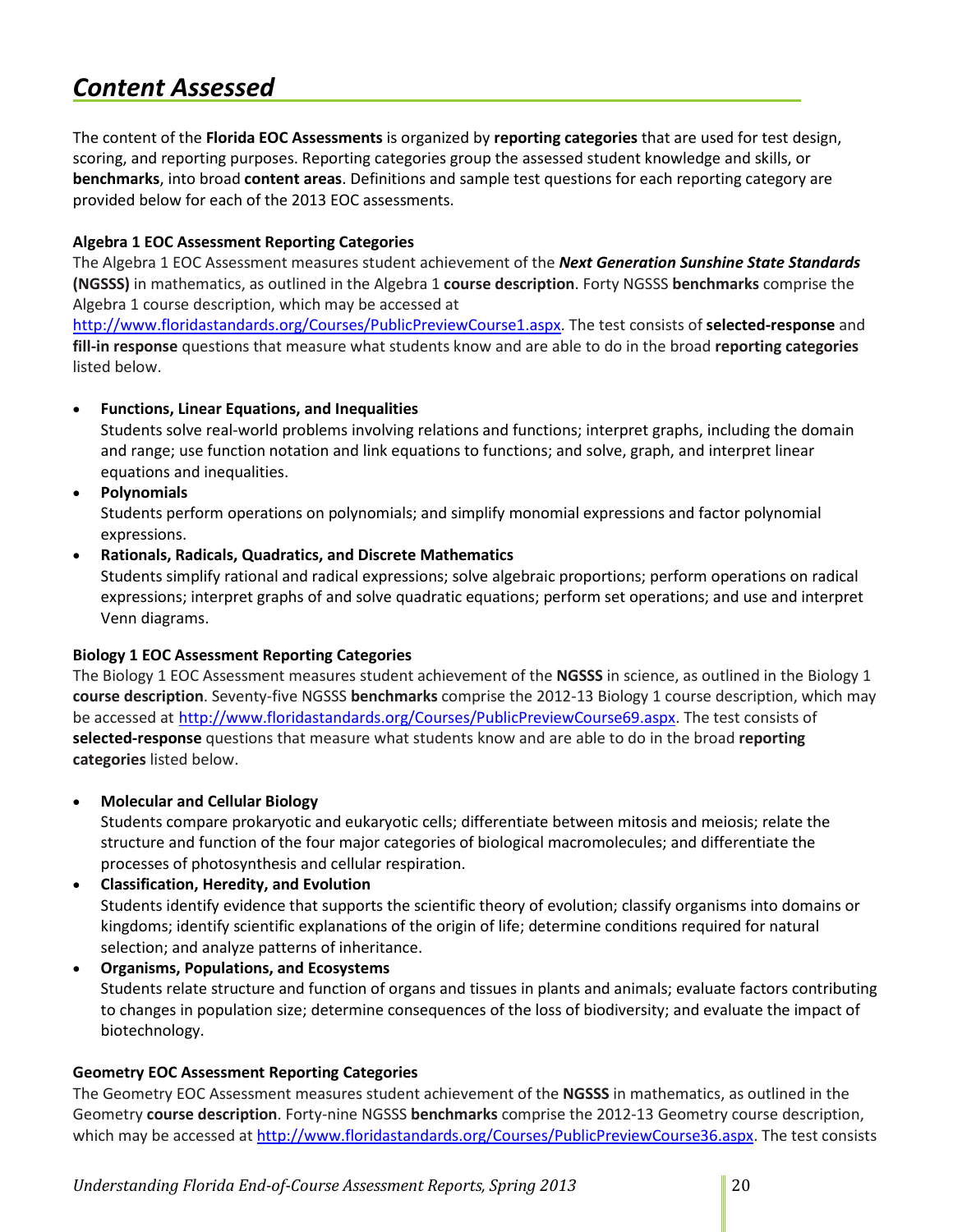of **selected-response** and **fill-in response** questions that measure what students know and are able to do in the broad **reporting categories** listed below.

## • **Two-Dimensional Geometry**

Students analyze and solve real-world problems involving angles, polygons, and circles and determine the effect of changes in dimensions; apply transformations to polygons; and determine and prove properties of regularity, congruency, similarity, and symmetry.

• **Three-Dimensional Geometry** Students analyze and describe relationships of polyhedra; solve real-world problems for lateral area, surface area, and volume of solids and determine the effect of changes in dimensions; and use properties of congruent and similar solids.

• **Trigonometry and Discrete Mathematics** Students use trigonometry to solve real-world problems involving right triangles; and identify a conditional statement and identify the converse, inverse, and contrapositive.

## <span id="page-20-0"></span>**U.S. History EOC Assessment Reporting Categories**

The U.S. History EOC Assessment measures student achievement of the **NGSSS** in social studies, as outlined in the United States History **course description**. One hundred and twenty-five NGSSS **benchmarks** comprise the 2012-13 United States History course description, which may be accessed at

[http://www.cpalms.org/Courses/PublicPreviewCourse1723.aspx?ct=1&kw=2100310.](http://www.cpalms.org/Courses/PublicPreviewCourse1723.aspx?ct=1&kw=2100310) The test consists of **selectedresponse** questions that measure what students know and are able to do in the broad **reporting categories** listed below.

## • **Late Nineteenth and Early Twentieth Centuries (1860-1910)**

Students understand and articulate the impact of issues related to the Civil War, Reconstruction, the closing of the frontier, the industrialization of the nation, and changes in American society at the beginning of the twentieth century.

#### • **Global Military, Political, and Economic Challenges (1890-1940)**

Students understand and articulate the impact of the issues related to the rise of American military power, America's increased involvement in world affairs, and changing social, political, and economic forces affecting the 1920s and 1930s.

#### • **The United States and the Defense of the International Peace (1940-2010)**

Students understand and articulate the impact of issues related to World War II, the Cold War, the social revolutions of the late twentieth century, and the challenges of the early twenty-first century.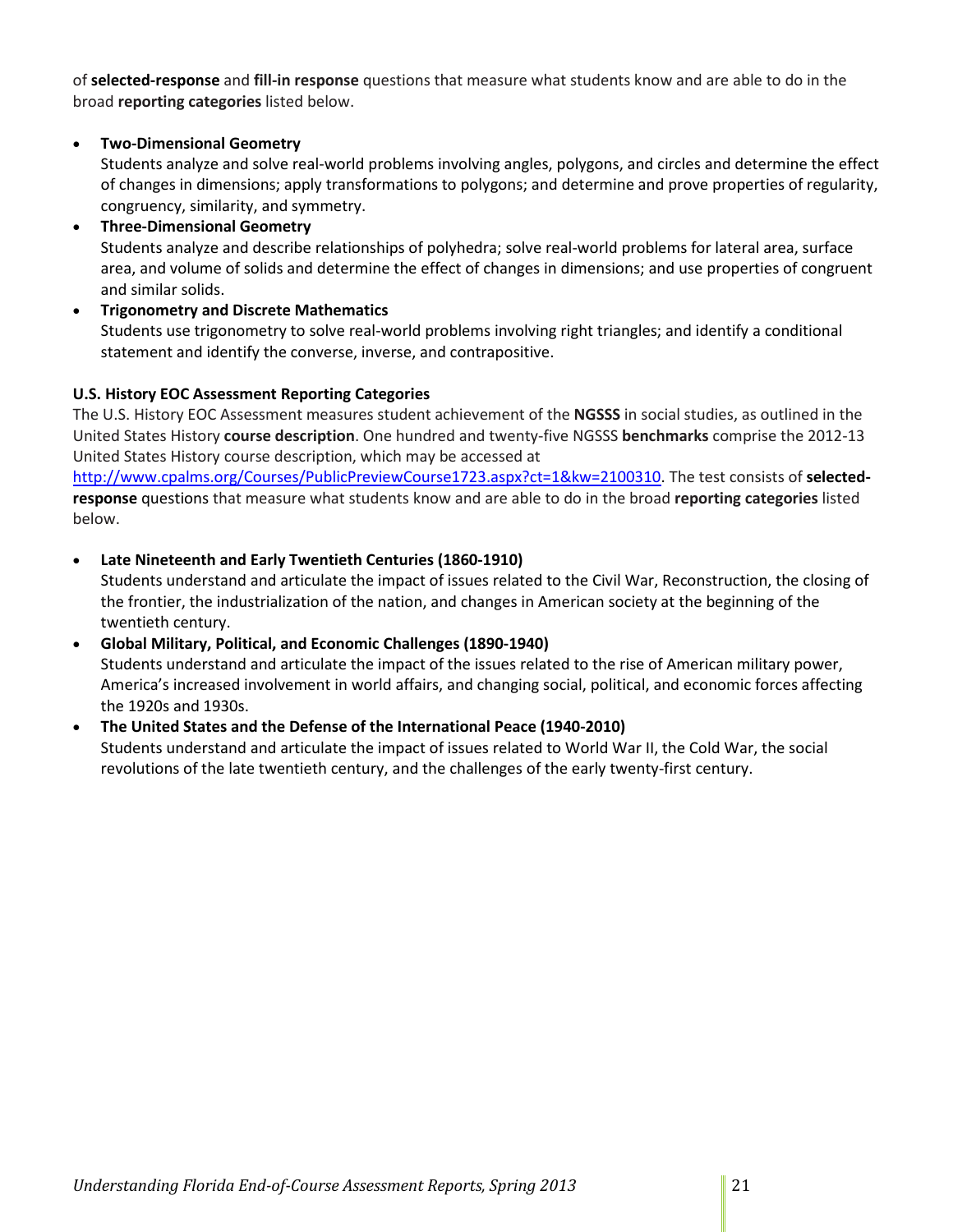## <span id="page-21-0"></span>*Glossary*

Note: Terms defined in this glossary that have been cross-referenced appear in **bold text** the first time they are referenced in a definition other than their own.

**Achievement Levels**—Once standards are set for an **EOC assessment**, scores are defined by five categories of achievement that represent the success students demonstrate with the content assessed. Achievement Levels are helpful in interpreting what a student's score represents. Achievement Levels range from 1 to 5, with Level 1 being the lowest and Level 5 being the highest. In order to earn course credit for select assessments, students must achieve Level 3 or higher. Level 4 indicates the student is high achieving and has the potential to meet collegereadiness standards by the time the student graduates from high school. Achievement Levels have been established for the Algebra 1, Biology 1, and Geometry EOC Assessments. Achievement Levels for the U.S. History EOC Assessment will be available beginning in 2014 and will be established using the input of classroom teachers, curriculum specialists, education administrators, and other stakeholders.

**Achievement Level Policy Definitions**—Definitions that summarize the level of success a student has with the **Next Generation Sunshine State Standards (NGSSS)**. Each **Achievement Level**, with Level 5 being the highest and Level 1 being the lowest, has a policy definition.

**Benchmark**—A specific statement that describes what students should know and be able to do. The benchmarks are part of the **NGSSS**.

**CBT Tools**—Tools available to students in the **computer-based testing** platform. CBT tools vary slightly depending on the subject area. The CBT tools provided to all students are as follows: highlighter, eraser, eliminate-choice, review, and help. Algebra 1, Geometry, and Biology 1 EOC Assessment also have a calculator, straightedge, and exhibit tool (a reference sheet of commonly used formulas is provided for Algebra 1 and Geometry and the Periodic Table of Elements is provided for Biology 1). The U.S. History EOC Assessment and Civics EOC Assessment Field Test have a notepad. Students may use these tools at any time during the assessment.

**Computer-Based Practice Test**—Students participate in a practice test at school that demonstrates the tools and **item** types they will see on the actual assessment. The practice test is delivered through an **Electronic Practice Assessment Tool (ePAT)**, which mimics the software the students will use on the day of testing. This practice test is not intended to be a predictor of performance on the assessment. Students may also practice on their own by accessing the appropriate ePAT at [www.FLAssessments.com/ePAT.](http://www.flassessments.com/ePAT)

**Computer-Based Testing**—Several Florida statewide assessments are now being administered using a computerbased format. The **Florida EOC Assessments** are all given in a computer-based format, with paper-based accommodations offered for eligible students. When taking the test on the computer, students make their answer choices using the mouse or keyboard, and they may use various **CBT tools**, such as the eliminate-choice tool or the highlighter tool, as they work. Once they have completed the test, they submit their answers electronically. Before exiting the assessment and submitting their responses, students are taken to a screen that identifies questions that are answered, unanswered, and marked for review.

## **Content Area**—See **Reporting Category**.

**Content Area Scores**—The actual number of questions answered correctly within each **reporting category** of an assessment. For example, content area scores are reported for the following reporting categories for the Algebra 1 EOC Assessment: *Functions, Linear Equations, and Inequalities; Polynomials;* and *Rationals, Radicals, Quadratics, and Discrete Mathematics*. Content area scores are also referred to as raw scores.

**Course Description**—The content knowledge and skills taught in a course. **EOC assessments** measure achievement of students enrolled in a course by assessing the **NGSSS benchmarks** assigned to the course description for the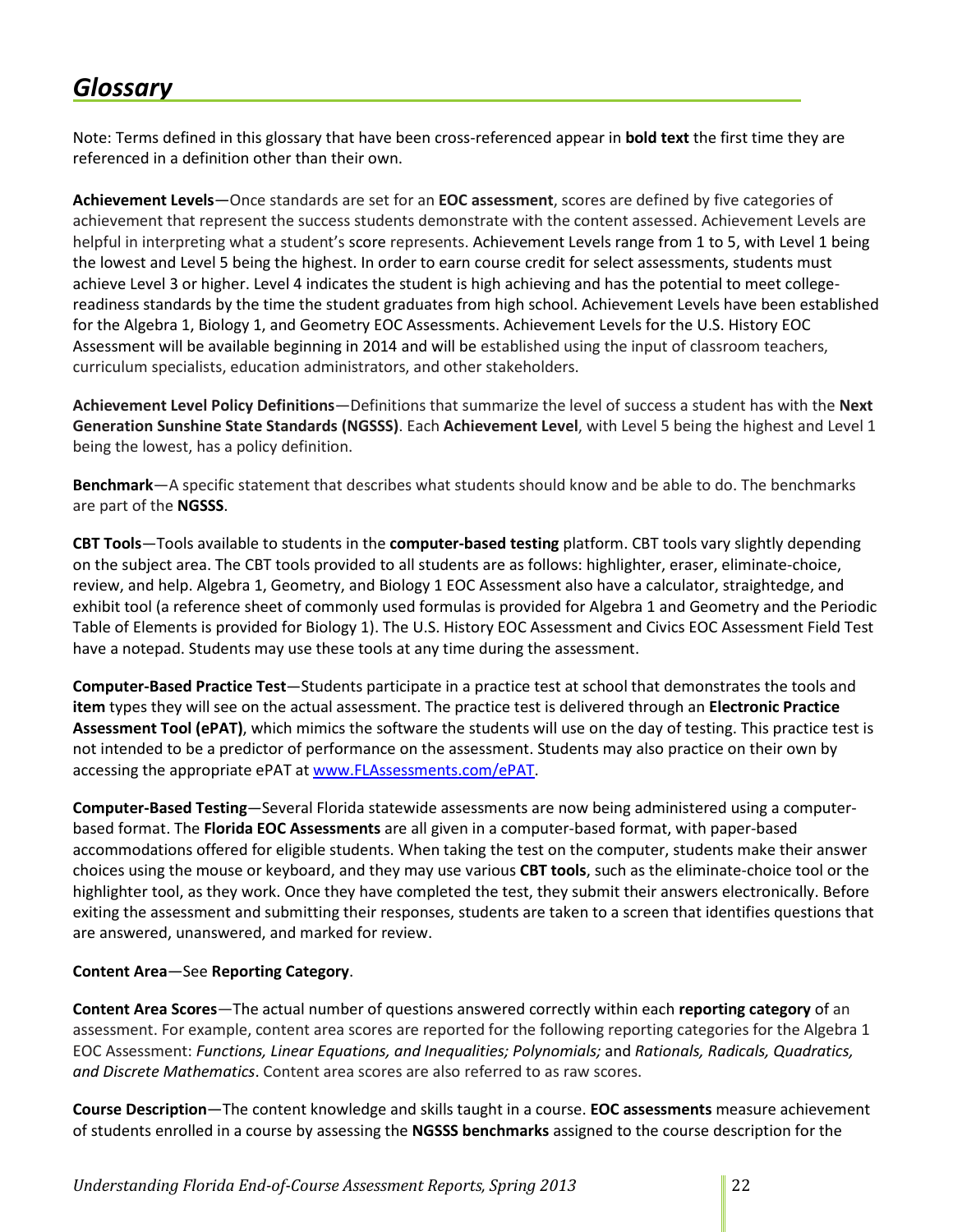## **Electronic Practice Assessment Tool (ePAT)**—See **Computer-Based Practice Test**.

### **EOC Assessment**—See **Florida End-of-Course (EOC) Assessments**.

**Equating**—A process that occurs during scoring in which results from different test forms are reviewed, compared, and adjusted so that the same scores for each test form indicate the same level of achievement. This process ensures that the difficulty level of each test form is adjusted so that scores across test forms are comparable. This process also ensures that **scale scores** indicate the same level of difficulty each year.

## **E-Tools**—See **CBT Tools**.

**Field Test**—Before a statewide assessment can occur, **items** must be field-tested in order to try out questions before they are used to determine a student's score.

**Field-test Questions**—Newly developed questions that are administered to students before they can be used on a future test. If the data on the field-test questions are acceptable, then the questions may be used on an actual test and count toward a student's score.

**Fill-In Response**—Test questions that require students to solve a problem for which the answer is numerical. Students will use the keyboard or number pad to type the digits 0-9 or the symbols for a decimal point, fraction bar, or negative sign in the answer boxes. The fill-in response format is used in the Algebra 1 and Geometry End-of-Course Assessments.

**Florida End-of-Course (EOC) Assessments**—Tests designed to measure student achievement of the **NGSSS** for specific courses, as outlined in their **course descriptions**. These assessments are part of Florida's Next Generation Strategic Plan for increasing student achievement and improving college and career readiness. The first assessment to begin the transition to EOC testing in Florida was the 2011 Algebra 1 EOC Assessment. The Biology 1 and Geometry EOC Assessments were first administered in spring 2012. The U.S. History EOC Assessment was first administered in spring 2013, and the Civics EOC Assessment was field-tested this spring and will be administered statewide for the first time in spring 2014.

**Items**—Test questions that students are required to answer.

**Mean**—An average of the individual scores that describes the performance of a group of students. The mean is computed by finding the sum of all scores and dividing by the number of students.

**Median**—A score that identifies the middle value of a group of data. The median is the point at which a group of numbers (scores) is divided in half (50 percent above and below).

**Mode**—The most frequently occurring score in a set of scores. If a distribution of scores is statistically normal, the **mean**, **median**, and mode are the same score.

## **Multiple-Choice**—See **Selected-Response**.

**Next Generation Sunshine State Standards (NGSSS)**—The core content of the curricula taught in Florida. The NGSSS specify the core content knowledge and skills that K-12 public school students are expected to acquire in the subject areas of language arts, mathematics, science, social studies, visual and performing arts, physical education, health, and foreign languages. The NGSSS **benchmarks** identify what a student should know and be able to do at each grade level for each subject area.